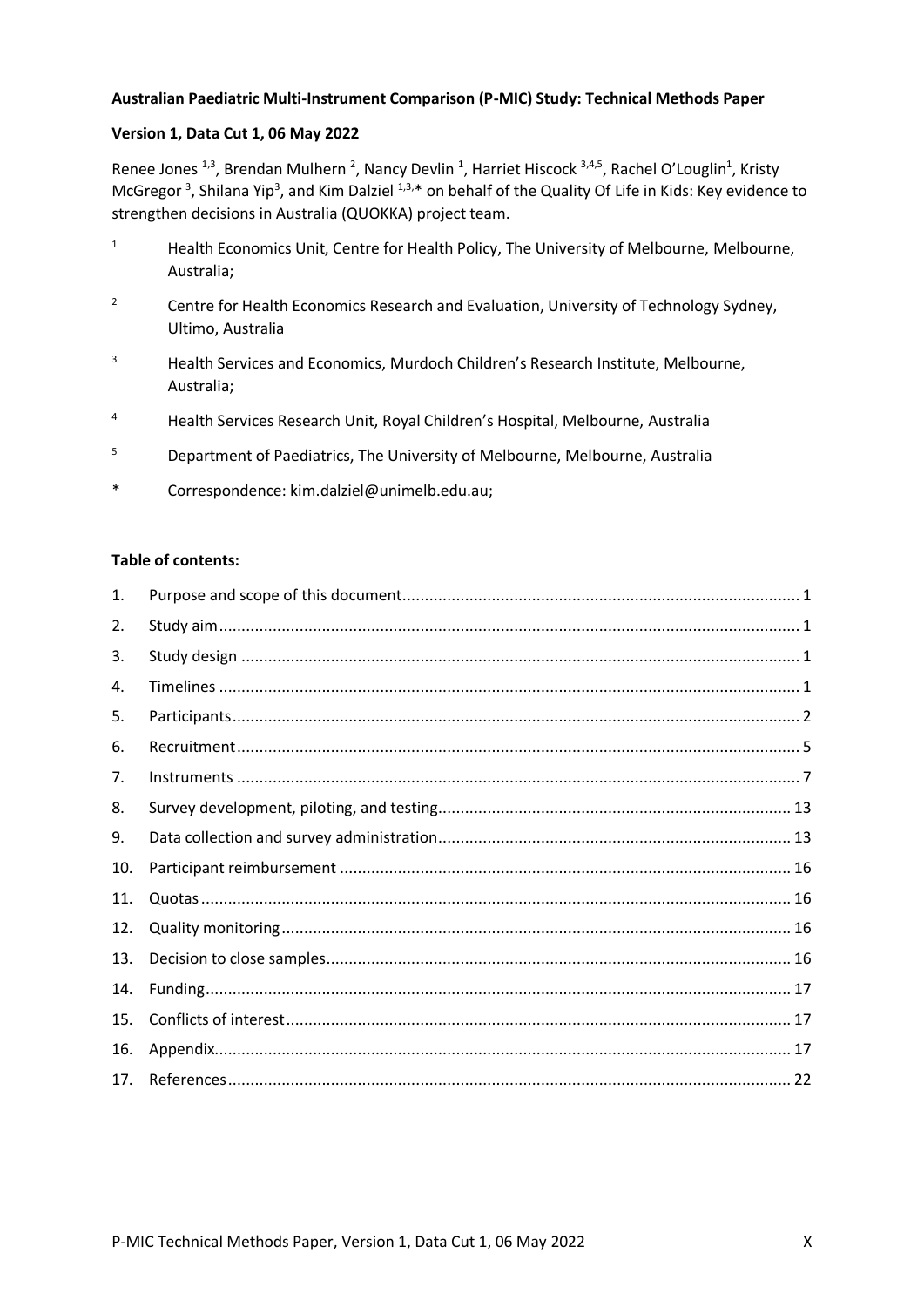# <span id="page-1-0"></span>1. Purpose and scope of this document

The purpose of this document is to outline the methods used to conduct the Australian Paediatric Multi-Instrument Comparison (P-MIC) Study. A study protocol for the P-MIC has previously been published, providing an overview of the planned P-MIC methodology.(1) This document provides a detailed description of the methodology used to conduct the P-MIC study, providing additional detail to that which is publishable via peer reviewed journals, both to be fully transparent about study design, and to help others who may be interested in undertaking similar studies in future. As recruitment is ongoing (see Table 1), data will be cut at certain time points and a new version of the technical methods paper will be produced for each data cut to transparently summarise the data available in each cut. Updated versions of this document will be available on the QUOKKA Research Program website. The data cut for this version of the technical methods paper, version 1, was taken on the 6th May 2022 and includes 6,247 children and their caregivers (see Table 1).

## <span id="page-1-1"></span>2. Study aim

The broad aim of this study is to compare the performance of a range of paediatric generic and condition specific Health Related Quality of Life (HRQoL) instruments in terms of validity, reliability, responsiveness, acceptability, feasibility, measurement relationship, and consistency across age, proxy and self-report, and health condition groups.(1) Within this overall aim, there are many specific aims that will be investigated. These will be reported in subsequent papers, reports and other dissemination activities.

# <span id="page-1-2"></span>3. Study design

The P-MIC study prospectively collected multiple generic and condition specific paediatric HRQoL instruments concurrently in a single online survey collected at two time points, initial and follow-up. Most participants receive the follow-up survey 4-weeks after completing the initial survey to assess change in health and instrument responsiveness, however, a small sub-set of children from the general population sample receive the follow-up survey at 2-days to assess test-retest reliability. A 4 week follow-up was selected to assess responsiveness as it was considered enough time for children with acute health conditions at the time of initial survey to change their health status for the followup survey and was also a short enough so as to not place pressure on follow-up survey completion rates. Recruitment was conducted across both a tertiary hospital and an online panel. This study was overseen by study investigators and guided by input and feedback from 1) the wider Quality Of Life in Kids: Key Evidence to Strengthen Decisions in Australia (QUOKKA) Project investigators, 2) a Consumer Advisory Group, made up of parents and caregivers of children with and without health conditions, and 3) a Decision Makers Panel, made up of industry and government stakeholders. This study was approved by The Royal Children's Hospital (RCH) Human Research Ethics Committee (HREC/71872/RCHM2021) on 20th May 2021 and registered with the Australia New Zealand Clinical Trials Registry (ACTRN12621000657820) on 31st May 2021.

## <span id="page-1-3"></span>4. Timelines

The P-MIC study received ethics approval in May 2021. Hospital recruitment began in June 2021 and online panel recruitment began in October 2021. Recruitment for most samples was ongoing at the time of this data cut (see Table 1).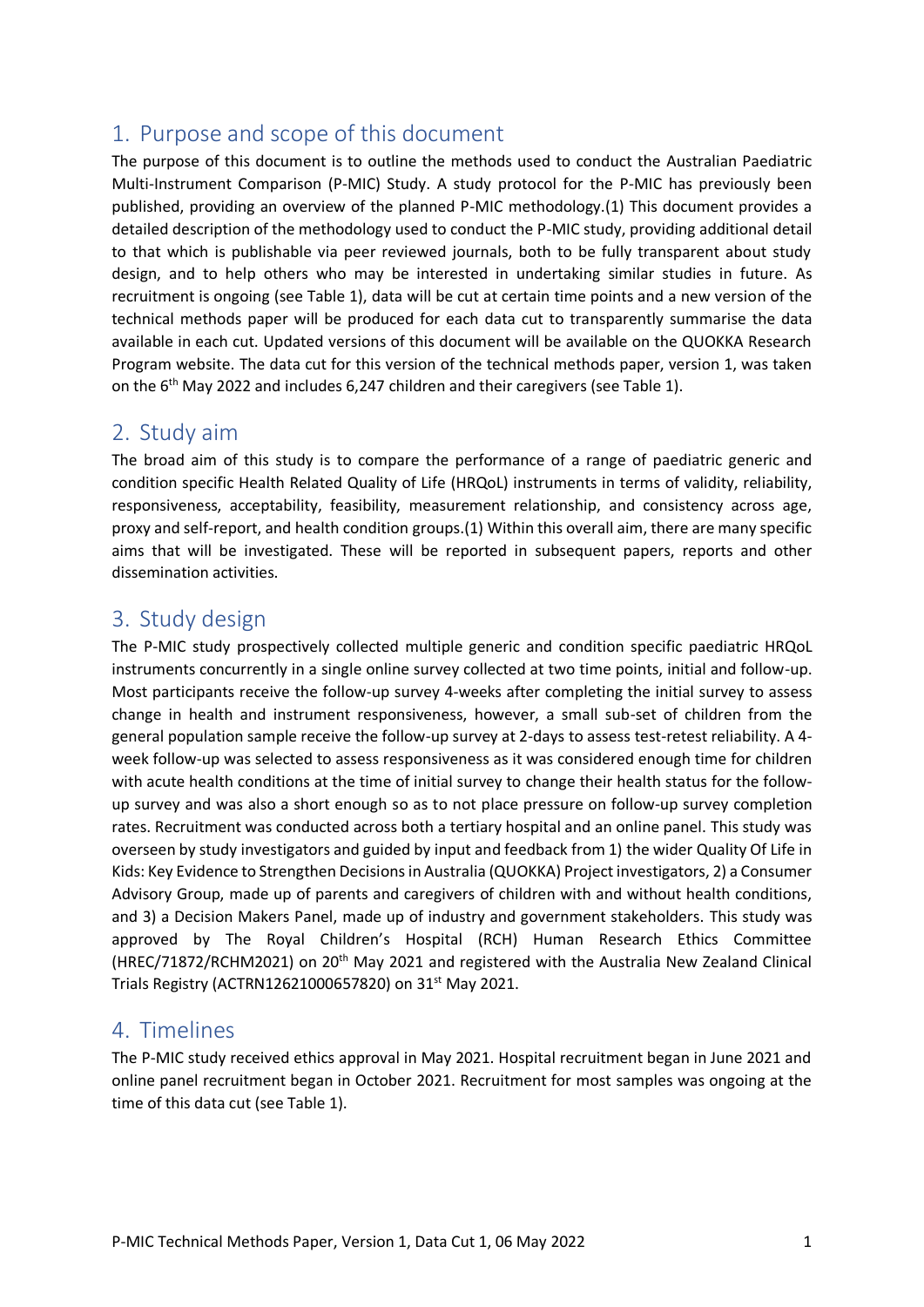## <span id="page-2-0"></span>5. Participants

### 5.1. Overview of P-MIC samples

The P-MIC study includes three key samples: Sample 1) recruited via hospital, Sample 2) general population recruited via online panel, and Sample 3) health condition-specific groups recruited primarily via online panels (see 6.3 for further information).

- Sample 1 includes participants recruited via hospital and has two subsamples:
	- o Sample 1a, general hospital sample recruited via The RCH, Melbourne, Australia. Sample 1a includes any participant recruited via the hospital, the children were not required to have any particular condition nor were they required to be a patient of the hospital.
	- $\circ$  Sample 1b, specialised hospital sample recruited via The RCH, Melbourne, Australia or The Royal Women's Hospital (RWH), Melbourne Australia. Sample 1b includes five samples: 1) children receiving care in the intensive care unit (ICU), 2) children receiving care in the Emergency Department (ED) or Short Stay Unit (SSU), 3) children born extremely premature, 4) children with a rare genetic condition.
- Sample 2 is the general population sample not reporting one of the health condition groups recruited via online panels and includes two sub-samples:
	- o Sample 2a, general population sample with a four-week follow-up (same as the rest of the samples), and
	- o Sample 2b, general population sample with two-day follow-up.
- Sample 3 is the health condition groups primarily recruited via online panels and includes nine sub-samples:
	- o Sample 3a, attention deficit hyperactivity disorder (ADHD),
	- o Sample 3b, anxiety or depression,
	- o Sample 3c, autism spectrum disorder (ASD),
	- o Sample 3d, asthma,
	- o Sample 3e, eating disorders,
	- o Sample 3f, epilepsy,
	- o Sample 3g, recurrent abdominal pain,
	- o Sample 3h, sleep problems, and
	- o Sample 3i, tooth problems.

### **Table 1: Summary of P-MIC samples, number recruited to each sample and recruitment status for data cut 1.**

| Sample |                           | Sub-sample                                                                  | N     | <b>Recruitment status</b> |
|--------|---------------------------|-----------------------------------------------------------------------------|-------|---------------------------|
| Total  |                           | n/a                                                                         | 6,247 | Ongoing                   |
| 1)     | Recruited via<br>hospital | 1a) general hospital sample                                                 | 883   | Ongoing                   |
|        |                           | 1b) specialised hospital sample,<br>including the following five<br>groups: | 121   | Ongoing                   |
|        |                           | ICU                                                                         | 20    | Ongoing                   |
|        |                           | ED or SSU                                                                   | 16    | Ongoing                   |
|        |                           | Born premature                                                              | 20    | Ongoing                   |
|        |                           | Rare genetic condition                                                      | 65    | Ongoing                   |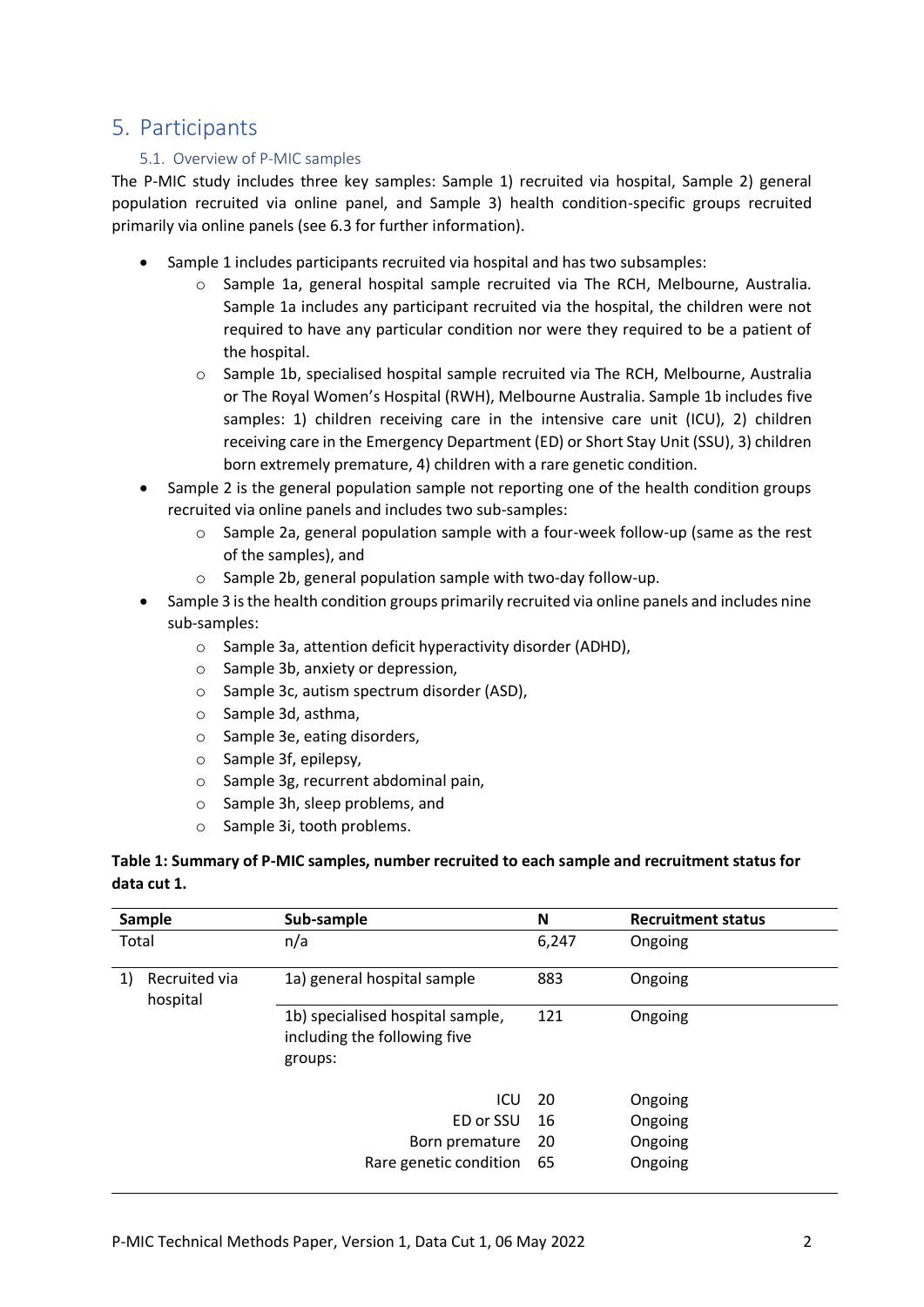| 2)        | General<br>population<br>sample recruited | 2a) general population sample<br>with a four-week follow-up | 1,624 | Ongoing  |
|-----------|-------------------------------------------|-------------------------------------------------------------|-------|----------|
|           | via online panels                         | 2b) general population sample<br>with two-day follow-up     | 251   | Complete |
| 3)        | Health                                    | 3a) ADHD                                                    | 517   | Ongoing  |
|           | condition-                                | 3b) Anxiety or depression                                   | 470   | Ongoing  |
| primarily | specific groups                           | 3c) ASD                                                     | 521   | Ongoing  |
|           |                                           | 3d) Asthma                                                  | 370   | Ongoing  |
|           | recruited via                             | 3e) Eating disorder                                         | 140   | Ongoing  |
|           | online panels                             | 3f) Epilepsy                                                | 196   | Ongoing  |
|           |                                           | 3g) Recurrent abdominal pain                                | 370   | Ongoing  |
|           |                                           | 3h) Sleep problems                                          | 376   | Ongoing  |
|           |                                           | 3i) Tooth problems                                          | 408   | Ongoing  |

*Note: All ongoing samples are subject to change in future data cuts as recruitment is still open. Additionally, all ongoing samples may not have had all data quality checks completed.*

A sample of children recruited via a large tertiary hospital (Sample 1) was selected to ensure children with a range of moderate to severe health conditions were included in the sample, enabling the assessment of instruments in children who are very unwell. Additionally, the specialised hospital sample (Sample 1b) was included to ensure children who are extremely unwell who likely have severe decrements in quality of life were represented in the sample. The condition groups for Sample 3 were chosen based on the following criteria:

- 1) evidence of reduced quality of life and documented change in quality of life over time,(2) this was based on an internal analysis of data from Longitudinal Study of Australian Children (LSAC) across child ages for 30 conditions able to be identified in the data,
- 2) being common conditions so as to be feasible for recruitment via an online panels,(3)
- 3) preference-based measures have not previously been extensively studied or validated extensively in the condition group,(4)
- 4) conditions that would give a balance of impacts across different common dimensions (e.g., pain, participation in usual activities, mental health, mobility), for example, two pain focussed conditions would not be selected, and
- 5) having a suitable validated condition-specific measure of quality of life or symptoms available.

#### 5.2. Inclusion criteria

Any parent, caregiver, or guardian of a child(ren) aged 2–18 years (inclusive) at study enrolment. Additional criteria apply to Sample 3, health condition groups (see section 5.4).

#### 5.3. Exclusion criteria

Any parent who is unable to communicate in written English, unable to answer or comprehend the survey questions or those who do not reside in Australia.

#### 5.4. Screening for health condition samples

Additional eligibility criteria were applied to Sample 3, health condition groups. Screening questions were used to determine eligibility (see Table 2). Screening questions were designed to capture children currently experiencing the condition or if episodic, a recent episode of the condition, as diagnosed by a doctor or relevant health professional. Where possible, screening questions were derived from previous surveys such as the Longitudinal Study of Australian Children (LSAC) or through consultation with clinical experts.(5) The age range eligibility for each health condition sample was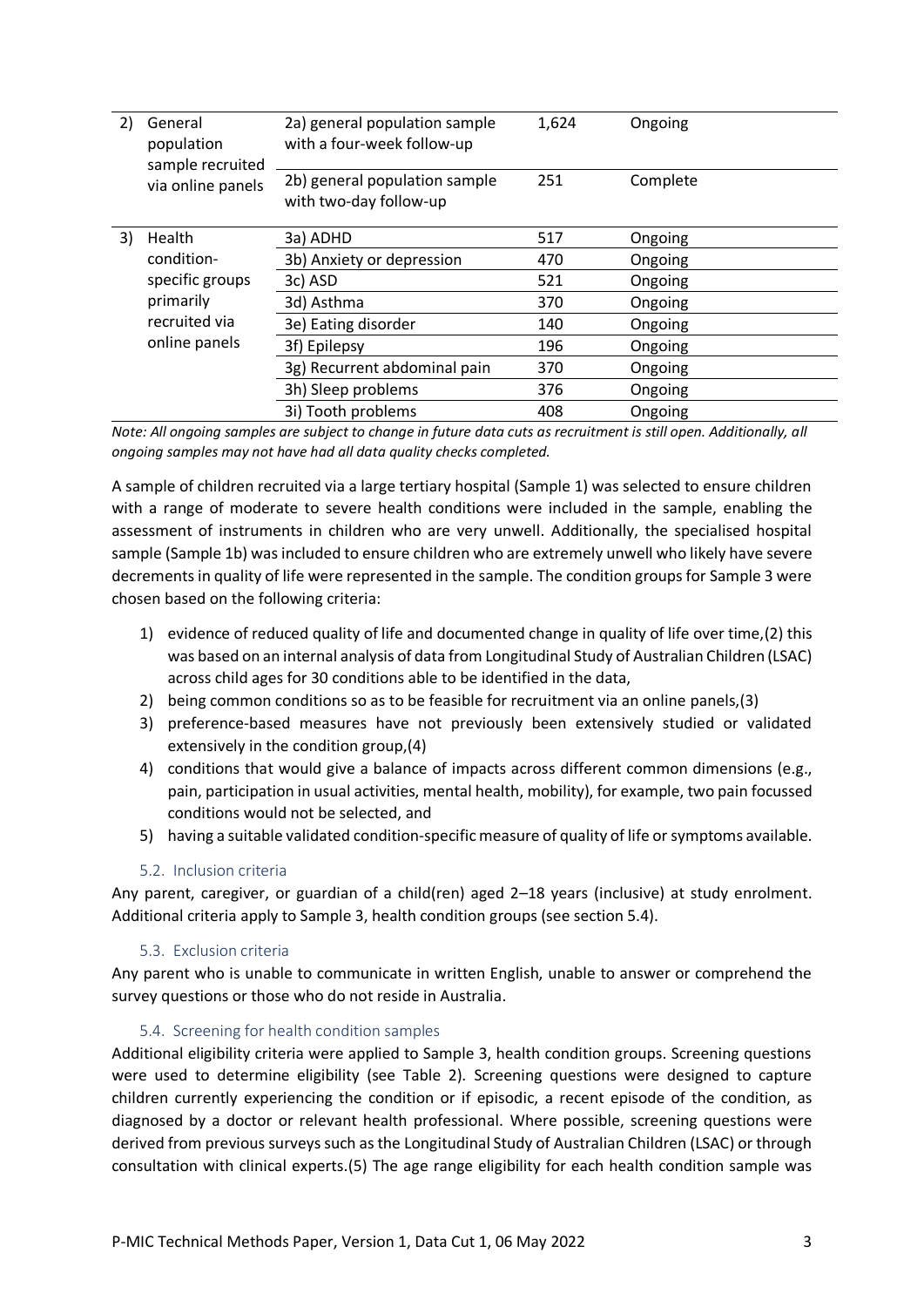based on the validated age range for the corresponding health condition instrument selected as well as expert clinician advice.

| <b>Health</b><br>condition      | <b>Screening and eligibility questions</b>                                                                                                                                                                                                                                                        | Child age<br>range in |
|---------------------------------|---------------------------------------------------------------------------------------------------------------------------------------------------------------------------------------------------------------------------------------------------------------------------------------------------|-----------------------|
| sample                          |                                                                                                                                                                                                                                                                                                   | years                 |
| 3a. ADHD                        | Do you have a child aged 4-18 years with attention deficit<br>hyperactivity disorder (ADHD) as diagnosed by a health<br>professional?(5)<br>Yes - inclusion                                                                                                                                       | $4 - 18$              |
|                                 | No - exclusion                                                                                                                                                                                                                                                                                    |                       |
| 3b. Anxiety or<br>depression    | Do you have a child aged 7-18 years with anxiety or<br>depression as diagnosed by a health professional? (5)<br>Yes - inclusion<br>No - exclusion                                                                                                                                                 | $7 - 18$              |
| 3c. ASD                         | Do you have a child aged 5-18 years with autism spectrum<br>disorder (ASD) as diagnosed by a health professional? (5)<br>Yes - inclusion<br>No - exclusion                                                                                                                                        | $5 - 18$              |
| 3d. Asthma                      | Do you have a child aged 5-18 with asthma as diagnosed by a<br>doctor? $(5)$<br>Yes - go to next question<br>No - exclusion<br>Has your child had symptoms of asthma or used an asthma<br>treatment in the last 12 months?<br>Yes-inclusion<br>No - exclusion                                     | $5 - 18$              |
| 3e. Eating<br>disorder          | Do you have a child aged 14-18 with an eating disorder (such<br>as anorexia, bulimia, or avoidant restrictive food intake<br>disorder) as diagnosed by a health professional? (5)<br>Yes - inclusion<br>No - exclusion                                                                            | $14 - 18$             |
| 3f. Epilepsy                    | Do you have a child with epilepsy, or a seizure disorder as<br>diagnosed by a doctor? (5)<br>Yes - inclusion<br>No - exclusion                                                                                                                                                                    | $4 - 18$              |
| 3g. Recurrent<br>abdominal pain | Do you have a child with the ongoing condition 'recurrent<br>abdominal pain'? (5)<br>Recurrent abdominal pain is at least three episodes of pain<br>that occur over at least three months and affect the child's<br>ability to perform normal activities.(6)<br>Yes - inclusion<br>No - exclusion | $5 - 18$              |
| 3h. Sleep<br>problems           | Thinking about your child aged 3-18 with sleep problems, how<br>much is their ongoing sleeping pattern or habits a problem for<br>you? (5)<br>Not a problem at all-exclusion<br>A small problem- exclusion                                                                                        | $3 - 18$              |

| Table 2: Screening questions and eligibility for health condition samples (Sample 3) |  |
|--------------------------------------------------------------------------------------|--|
|--------------------------------------------------------------------------------------|--|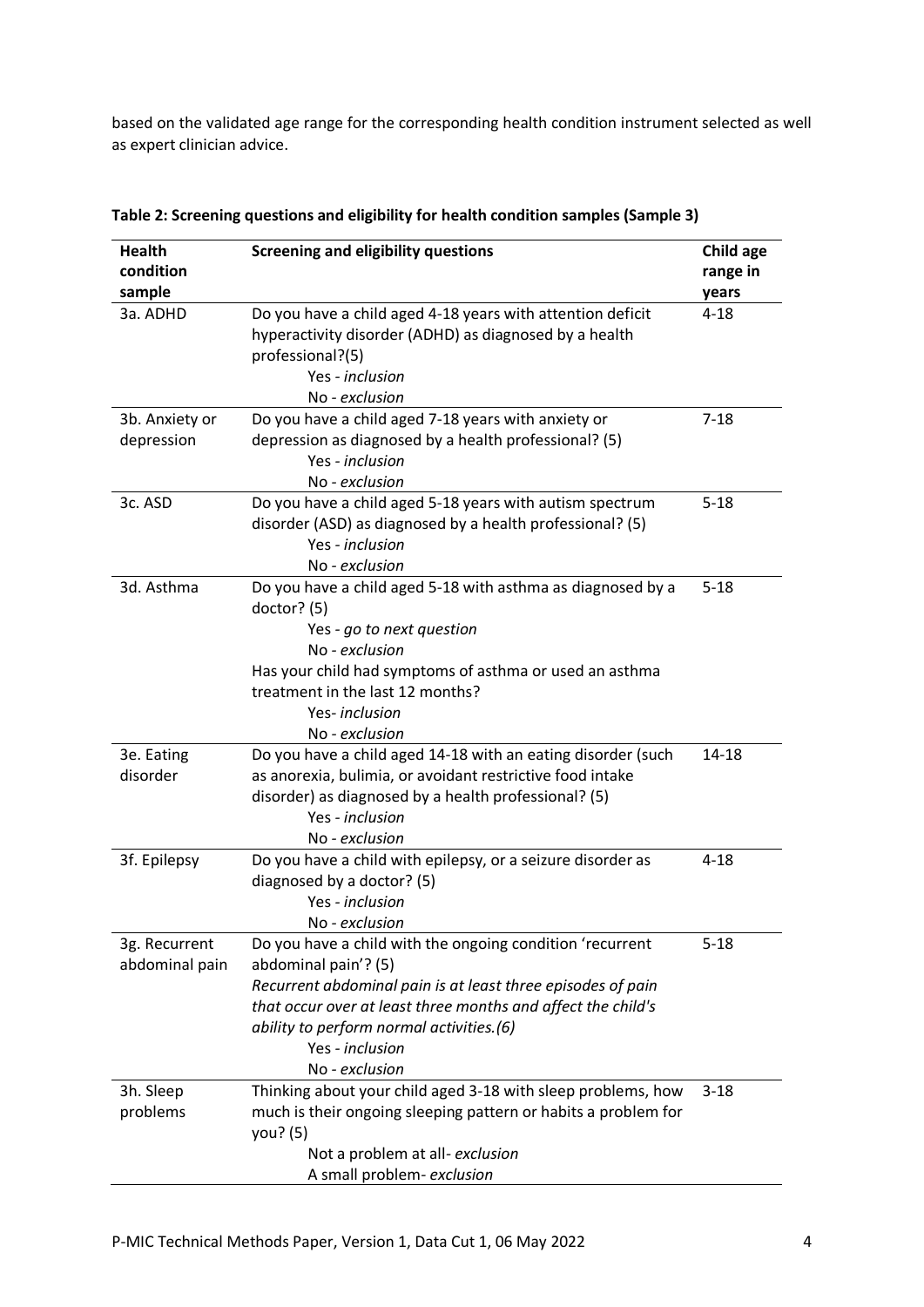| <b>Health</b><br>condition | <b>Screening and eligibility questions</b>                  | Child age<br>range in |  |  |
|----------------------------|-------------------------------------------------------------|-----------------------|--|--|
| sample                     |                                                             | years                 |  |  |
|                            | A moderate problem- inclusion                               |                       |  |  |
|                            | A large problem - inclusion                                 |                       |  |  |
|                            |                                                             |                       |  |  |
| 3i. Tooth                  | Do you have a child who currently has or has experienced in | $5 - 18$              |  |  |
| problems                   | the last 3 months, any of the following tooth problems? (5) |                       |  |  |
|                            | This includes problems that have been treated, untreated or |                       |  |  |
|                            | are still undergoing treatment.                             |                       |  |  |
|                            | Yes, cavities, dental decay or hole(s) in teeth -           |                       |  |  |
|                            | inclusion                                                   |                       |  |  |
|                            | Yes, tooth or teeth filled because of dental decay -        |                       |  |  |
|                            | inclusion                                                   |                       |  |  |
|                            | Yes, teeth pulled because of dental decay - inclusion       |                       |  |  |
|                            | Yes, accident causing breakage or loss of teeth -           |                       |  |  |
|                            | inclusion                                                   |                       |  |  |
|                            | Yes, crowded teeth - inclusion                              |                       |  |  |
|                            | Yes, problems with bite (e.g., crossbite or overbite) -     |                       |  |  |
|                            | inclusion                                                   |                       |  |  |
|                            | No, my child has not experienced any of the above           |                       |  |  |
|                            | tooth problems - exclusion                                  |                       |  |  |

#### 5.5. Caregivers with multiple eligible children

Where caregivers had multiple eligible children for any given sample, they were directed to respond to the survey questions based on the child with the highest health needs. Caregivers were directed to complete the survey in relation to one child only.

### <span id="page-5-0"></span>6. Recruitment

#### 6.1. Sample 1, hospital sample recruitment:

#### 6.1.1.Sample 1a, general hospital sample:

Research Assistants (RAs) approached caregivers for recruitment from a range of RCH departments, including outpatient clinics and surgical department waiting rooms. Poster advertisements with QR codes linking to the study were placed in high traffic areas of The RCH. Online advertisements with a link to the study were placed on RCH telehealth appointments virtual platform, appearing for any family attending a hospital appointment via telehealth. Additionally, the study advert was shared with caregivers from the onsite RCH childcare centre.

#### 6.1.2.Sample 1b, specialised hospital sample:

In addition to the above recruitment strategies (6.1.1), which were also used to recruit children to the specialised hospital samples, several specific recruitment methods were also used:

• **ICU:** ICU research staff approached potential participants for consent prior to the child's admission to ICU (e.g., pre-operative clinic visits or while in hospital). Elective admissions were the focus of active recruitment. This approach ensured avoiding approaching families in high stress or where an approach from the study was considered inappropriate. For example, where the child was unlikely to survive. The ICU research staff notified the study team when the consented participant was admitted to ICU and the study team then sent the family the survey link with a friendly reminder to complete the survey.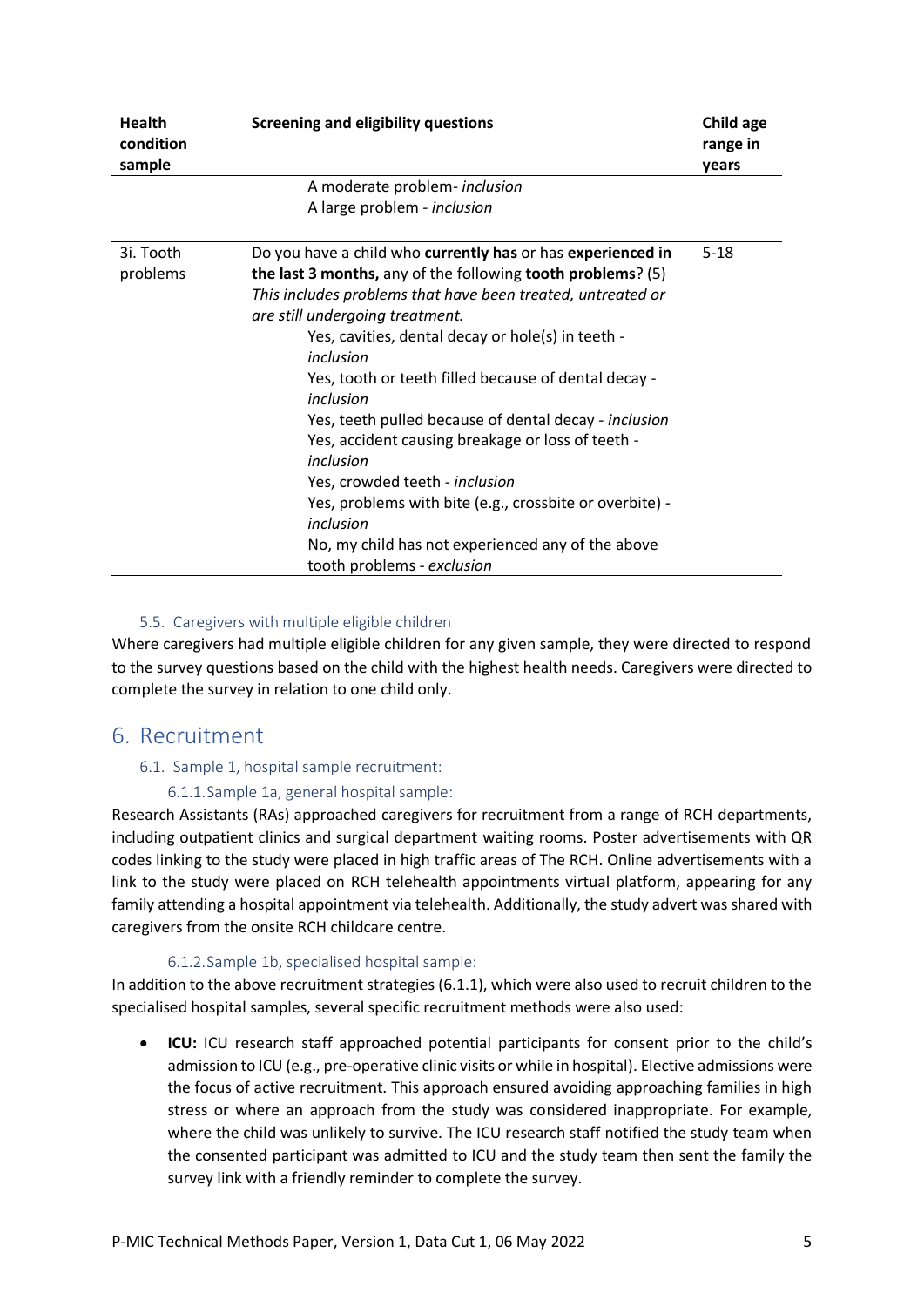- **ED or SSU:** Recruitment of ED and SSU patients needed a specialised approach due to the COVID impacts on the RCH and the use of the SSU as a COVID-19 ward. This limited study research staff from physically attending these spaces to recruit. A strategy was used whereby advertisements were printed and handed to an attending doctor to hand out to families in SSU. Advertisement study posters were also displayed within ED.
- **Born premature:** Participants from the study 'Preventing Chronic Lung Health condition in Extremely Preterm Infants Using Surfactant + Steroid' (PLUSS) trial (ACTRN12617000322336), an interventional trial of children born less than 28 weeks' gestation, were approached for recruitment to the study (if the child was 2 years or older, corrected for prematurity). Potential participants were approached for recruitment by a member of the PLUSS research team when they attended The RWH for the developmental clinic/PLUSS study 2 year follow-up. Participants were provided with an advertisement inviting them to also participate in this survey.
- **Rare genetic condition:** Eligible participants (children currently aged 2-18 years old who are still alive) from Australian Genomics study cohorts who consented to be contacted for future research as part of their involvement in a previous study with Australian Genomics were sent an email from Australian Genomics inviting them to take part in the study.

#### 6.2. Samples 2 and 3, online panel sample recruitment:

The recruitment of online panel samples was managed by Pureprofile Pty Ltd Australia [\(www.pureprofile.com,](http://www.pureprofile.com/) accessed on 14th June 2022). Potential participants were randomly selected from this panel to take part in the study if they met eligibility criteria. Participants were selected based on quotas for age. As children may have multiple health conditions, entry to the different samples was managed on a 'least fill' basis, with samples filled from least to most prevalent (see Table 3). Where estimated prevalence was the same, the study team discussed and prioritised the condition they felt would be the hardest to fill. Hence, children with rarer conditions were invited to take part for the rarer condition, even if the child had another health condition. If a child had none of the nine health conditions (i.e., they did not meet the eligibility for Sample 3), they were invited to take part in the general population survey (Sample 2).

| <b>Health condition sample</b> | Estimated prevalence for age range    Least fill priority/ hierarchy |   |  |  |  |
|--------------------------------|----------------------------------------------------------------------|---|--|--|--|
| 3a. ADHD                       | $3-5%$ (3)                                                           | 3 |  |  |  |
| 3b. Anxiety or depression      | $5-10\%$ (3, 7)                                                      | 6 |  |  |  |
| 3c. ASD                        | $2-5%$ (3)                                                           | 2 |  |  |  |
| 3d. Asthma                     | $10-15\%$ (3, 7)                                                     | 9 |  |  |  |
| 3e. Eating disorders           | $4-16%$ (8)                                                          | 4 |  |  |  |
| 3f. Epilepsy                   | $0.5 - 1\%$ (3)                                                      | 1 |  |  |  |
| 3g. Recurrent abdominal pain   | $3-5%$ (3)                                                           | 5 |  |  |  |

| Table 3: Least fill hierarchy of health condition samples and estimated prevalence for age range |  |
|--------------------------------------------------------------------------------------------------|--|
| (Sample 3)                                                                                       |  |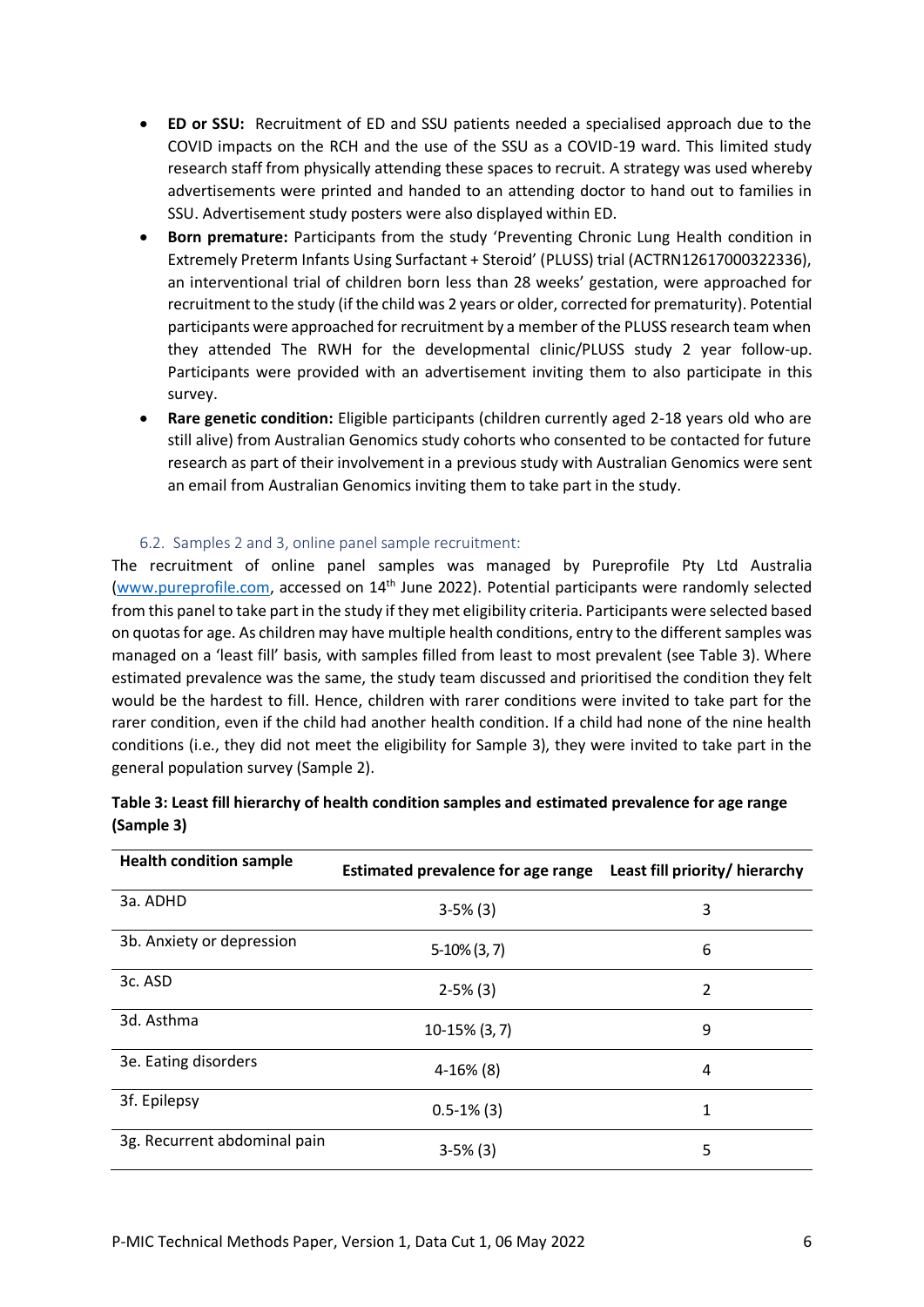| <b>Health condition sample</b> | Estimated prevalence for age range Least fill priority/ hierarchy |  |  |  |  |
|--------------------------------|-------------------------------------------------------------------|--|--|--|--|
| 3h. Sleep problems             | $10-15\%$ (3)                                                     |  |  |  |  |
| 3i. Tooth problems             | $10-30\%$ (3)                                                     |  |  |  |  |

#### 6.3. Sample 3, hybrid recruitment for hard-to-fill health condition samples:

Two of the health condition samples, epilepsy and eating disorders, were not able to be filled to the desired sample size by the online survey panel company. Hence, these samples were recruited via a hybrid approach of online survey panels and supplementary recruitment methods managed by the study team.

The supplementary recruitment methods used by the study team included:

- **RCH Telehealth appointments:** We advertised in the virtual waiting room and at the end of all TH appointments. The advert included a short description of the study and a link to the PICF and survey.
- **Social media:** Facebook advert targeting families of children with an eating disorder.
- **Relevant newsletters/ email subscription lists:** The study advert was shared via e-newsletter, email subscription lists and notice boards of relevant organisations who are interested in sharing the study information with their subscribers (e.g. The Victorian Centre of Excellence in Eating Disorders (CEED) etc.). The newsletter adverts and emails were only sent to people who opted in to/ subscribed to receive the email/newsletter.
- **Opt-in letter of invitation from RCH clinics:** Using patient lists from relevant RCH clinical departments, a letter of invitation was sent to eligible participants. The letter was an opt-in style letter with a short description of the study and a QR code linking to the survey.

## <span id="page-7-0"></span>7. Instruments

### 7.1. Paediatric HRQoL instruments

Paediatric HRQoL instruments included in the P-MIC study were classified as 'core', included for all samples, or 'additional', included for only a portion of samples (see Table 5 for a summary of which samples were allocated which instruments). To minimise responder burden in the sample recruited via hospital (Sample 1), only core instruments were included in the survey. To minimise responder burden in the online panel samples (Samples 2 and 3), participants were randomised to receive one additional instrument block. The Paediatric Quality of Life Inventory (PedsQL) Core Generic Version 4.0, EQ-5D Youth 3 level (EQ-5D-Y-3L), EQ-5D Youth 5 level (EQ-5D-Y-5L), and Child Health Utility 9D (CHU-9D) were included as core instruments following a recent systematic review identifying these instruments as common, well performing, paediatric HRQoL instruments requiring further evidence regarding their psychometric performance.(4) The Toddler and Infant Questionnaire (TANDI) version 2 was also included as a core instrument as it is an experimental generic paediatric HRQoL instrument designed and validated for younger children, requiring further evidence on performance.(9) The Patient-Reported Outcome Measurement Information System 25 (PROMIS-25), Assessment of Quality of Life (AQoL-6D), Health Utilities Index Mark 2/3 (HUI 2/3), and EQ-5D-5L were included as additional instruments. The PROMIS-25 was included as an additional instrument because it is a new tool requiring further validation work with the adult version being routinely used as a PROM in some Australian hospitals. The AQoL-6D is a tool used less frequently internationally but was included as an additional instrument because of its use in Australian populations. The HUI 2/3 was included as an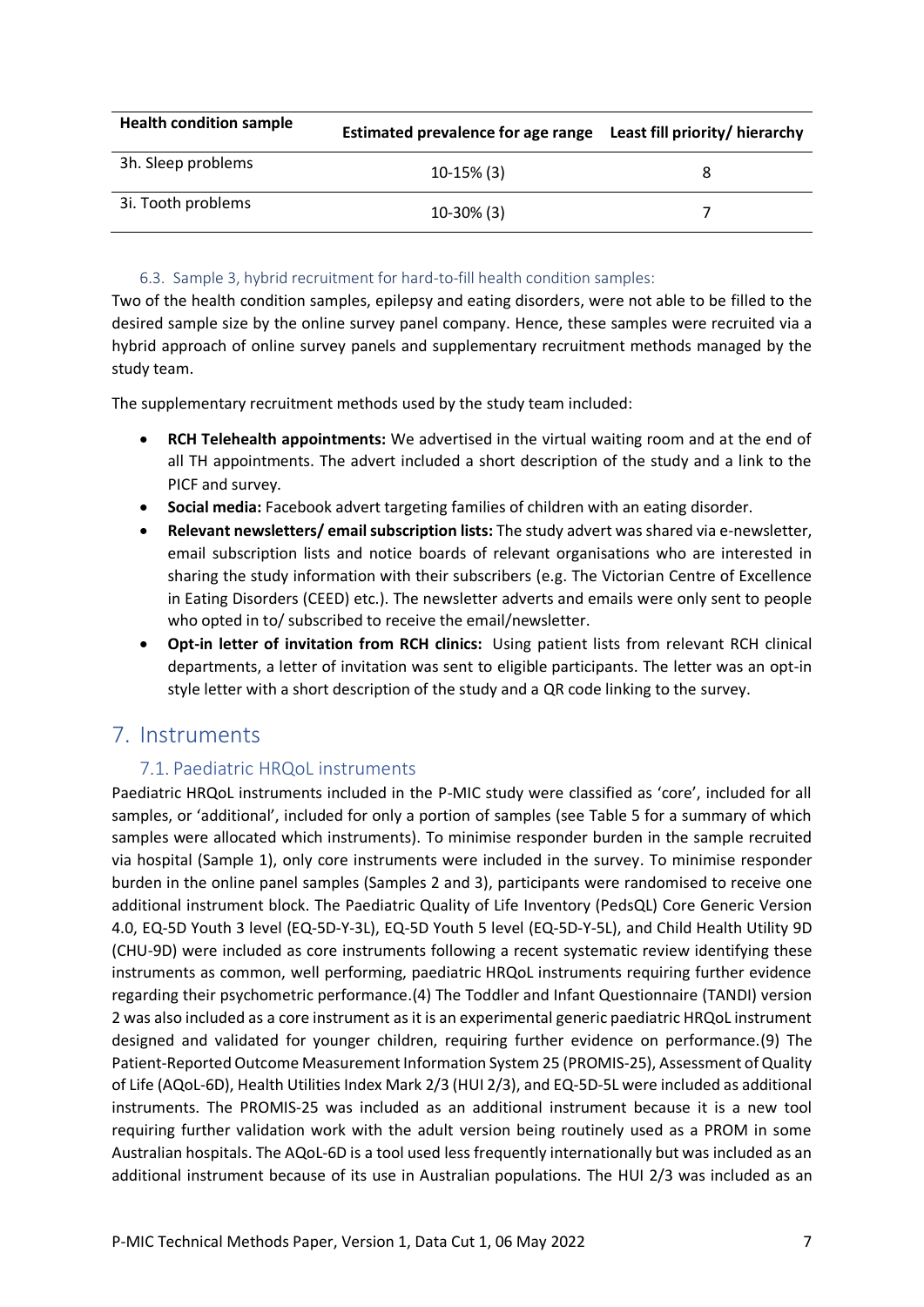additional instrument because it has been used in Australian health technology assessment decision making for children, however, was not included as a core instrument as there is mixed evidence regarding its performance compared to other instruments.(4, 10) The EQ-5D-5L was included to build on a research agenda focused on transitions between EuroQol instruments across the lifespan. Table 4 summarises instrument characteristics. See Appendix Table 1 for a summary of instruments and instrument properties.

#### 7.1.1.PedsQL generic core 4.0

The PedsQL generic core 4.0 is a proxy or self-report 23-item generic paediatric HRQoL instrument with 5 item response levels, a 1 month recall period, covering 4 domains: physical functioning, emotional functioning, social functioning, and school functioning.(11) Validated versions exist for children aged 2–18 years.(11) Respondents are asked to rate the frequency of each item over the past month on a 5-point scale from 0 (Never) to 4 (Almost always). The PedsQL generic core was developed specifically for a paediatric population through cognitive interviews and focus groups.(12) The PedsQL generic 4.0 was iteratively adapted from previous versions and was designed to ensure the core health dimensions outlined by the World Health Organisation were measured.(11)

#### 7.1.2.TANDI

The TANDI is a proxy report 6-item generic paediatric HRQoL instrument designed for children <4 years of age with 3 item response levels, a 'today' recall period, covering 6 dimensions: movement, play, pain, social interaction, communication, and eating.(9) The TANDI was developed from the structure of the EuroQol Youth version (EQ-5D-Y) using cognitive interviews with caregivers of young children and a Delphi study with experts to design the instrument for children <4 years of age.(9)

#### 7.1.3.EQ-5D-Y (3L and 5L)

The EQ-5D-Y is a proxy or self-report 5-item generic paediatric HRQoL instrument.(13, 14) Both have a 'today' recall period and cover 5 dimensions: mobility, looking after self, usual activities, pain/discomfort, and worried/sad.(13) Respondents are asked to rate the severity of each item on a 3-point scale for the EQ-5D-Y-3L and on a 5-point scale for the EQ-5D-Y-5L. The EQ-5D-Y also includes a general health Visual Analogue Scale (VAS). The EQ-5D-Y-3L was adapted from the EQ-5D adult version using cognitive interviews and the EQ-5D-Y-5L was adapted from the EQ-5D-Y-3L.(13, 14) The EQ-5D-Y has been validated in children aged 4-18 years. Additionally, an adapted proxy version of the EQ-5D-Y for age 2-4 years with guidance notes is also trialled for children of this age.

#### 7.1.4.CHU9D

The CHU9D is a proxy or self-report 9-item generic paediatric HRQoL instrument with 5 item response levels, a 'today' recall period, covering 9 dimensions: worried, sad, pain, tired, annoyed, schoolwork/homework, and sleep.(15, 16) Respondents are asked to rate the severity of each item on a 5-point scale. The CHU9D was developed specifically for use in younger children aged 6 to 11 years old, however, has been validated in children up to age 17.(15, 16) Additionally, a proxy version of the CHU9D with guidance notes available for under 5 years (method of development is unclear, but assumed to be adapted by instrument developers) and is being trialled for children of this age.

#### 7.1.5.AQoL-6D Adolescent

The AQol-6D adolescent is a proxy or self-report 20-item generic adolescent HRQoL instrument with 4 to 6 item response levels, a 1 week recall period, covering 6 domains: independent living, mental health, coping, relationships, pain, and senses.(17, 18) Respondents are asked to rate the severity of each item on a 4- to 6-point scale. The adult AQoL-6D was adapted by instrument developers to develop the AQoL-6D for adolescents aged 12–18 years, however, has been used in children aged 11 years.(18, 19)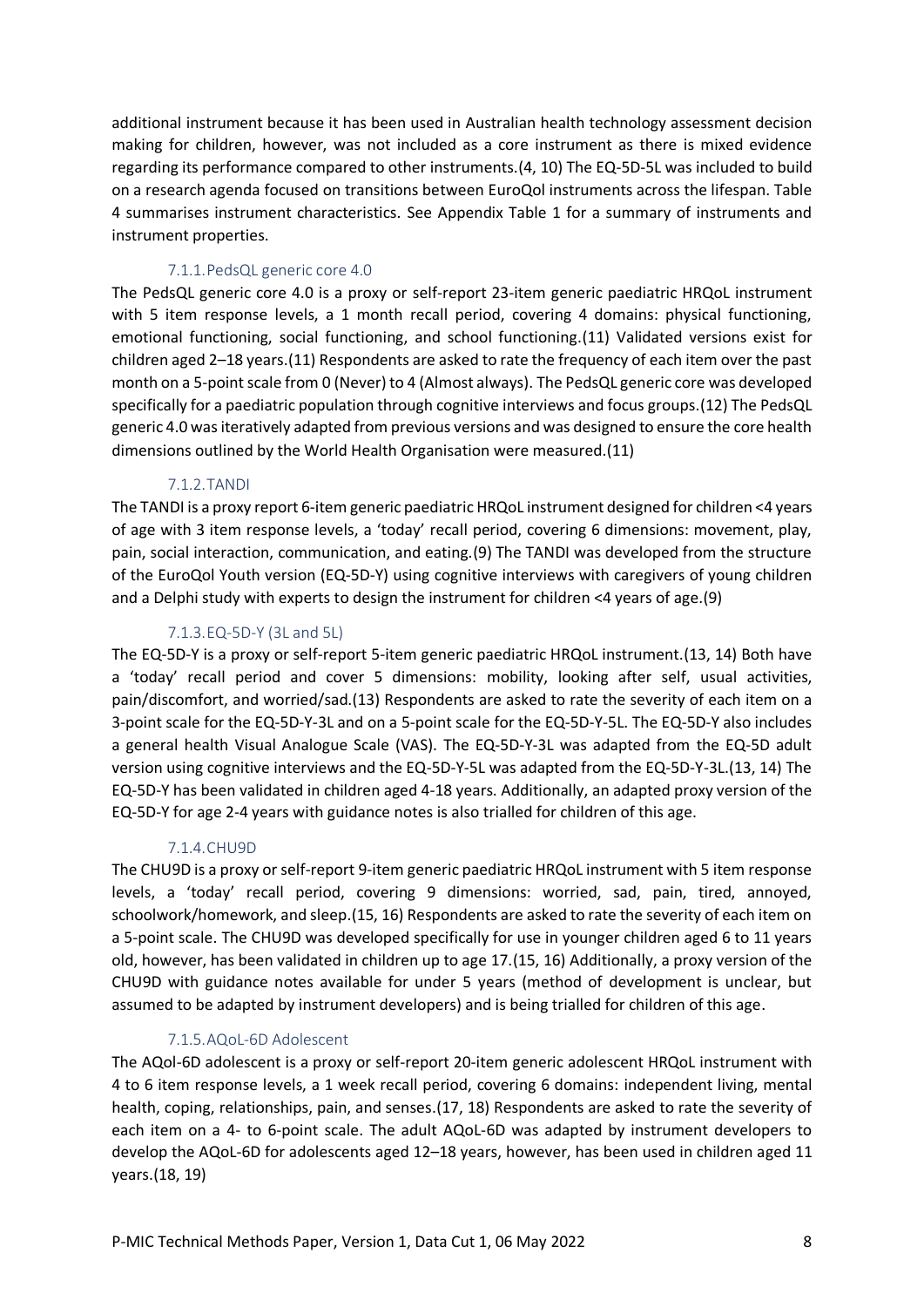#### 7.1.6.PROMIS-25 paediatric profile

The PROMIS-25 paediatric profile is a proxy or self-report 25-item generic paediatric HRQoL instrument with 5 item response levels (except for the pain item which is 10 levels), a 1 week recall period, covering 6 domains: physical function mobility, anxiety, depressive symptoms, fatigue, peer relationships, and pain interference.(20) Respondents are asked to rate the severity of 5-items and the frequency of items on a 5-point scale. Except for the pain item which is on a scale from 0-10. The PROMIS-25 was developed from the PROMIS-37 which was developed from the PROMIS-49. The PROMIS-25 is recommended for use in children aged 5 years and older.(20)

#### 7.1.7.HUI 2/3

The Health Utilities Index Mark 2 and 3 (HUI2/3) is a proxy or self-report 15-item generic HRQoL instrument with 4 to 6 levels that can be used in paediatric populations.(21-23) The HUI2/3 instrument can be used to classify a participant's health according to either the HUI2 or HUI3 classification system. (21-23) The HUI3 classification system has 8 domains (vision, hearing, speech, ambulation, dexterity, emotion, cognition, and pain) and was developed to address issues in the HUI2 classification system which has 7 domains (sensation, mobility, emotion, self-care, cognition, pain, and fertility), however the fertility domain is dropped when being used in paediatric populations.(21-23)The HUI 2/3 has current a range of validated recall options. These recall options include 'current' recall versions (e.g., "during the past 1 week", or "during the past 2 weeks", or "during the past 4 weeks") or a 'usual' recall version. The usual recall version, which asks the participant to respond based on their usual health, was used for this study. Respondents are asked to rate the severity of each item on a 4- to 6-point scale. The HUI 2/3 is HUI is recommended for use in children 5 years or older, however, some studies have used the instrument in children as young as 1 year old.(24)

#### 7.1.8.EQ-5D-5L

The EQ-5D-5L is a 5-item generic adult HRQoL instrument with 5 item response levels, a 'today' recall period, covering 5 dimensions: mobility, self-care, usual activities, pain/discomfort, and anxiety/depression.(25) Respondents are asked to rate the severity of each item on a 5-point scale Although the EQ-5D-5L is generally self-report, a proxy report version is available. The EQ-5D-5L was adapted from the 3-level version, the EQ-5D-3L.(25)

### 7.2. Health condition-specific instruments

Due to the survey nature of this study, all health condition-specific instruments were required to be self or carer-reported (as opposed to clinician-reported or interview format). Additionally, the following criteria were applied to guide the choice of health condition-specific instrument: 1) well validated for children, 2) quality of life measure, 3) functional impairment measure, and 4) symptom measure. For example, if a condition-specific quality of life measure had been validated in children, this would be selected over a condition-specific functional or symptom measure that has been validated in children. Where there was ambiguity about the best choice, clinical experts were consulted.

#### 7.2.1.ADHD

The Strengths and Weaknesses of Attention-Deficit/Hyperactivity Disorder Symptoms and Normal Behaviour Scale (SWAN) is a proxy-report ADHD symptom scale used as the health condition specific instrument for the ADHD group in this study, Sample 3a.(26) The SWAN has 18 items, 7 item response levels, a 1 month recall period, and covers 3 symptom areas: inattention, hyperactivity, and impulsivity.(26) The SWAN has been validated in children aged 6 to 18 years, however, has been used in children as young as 4 years.(27)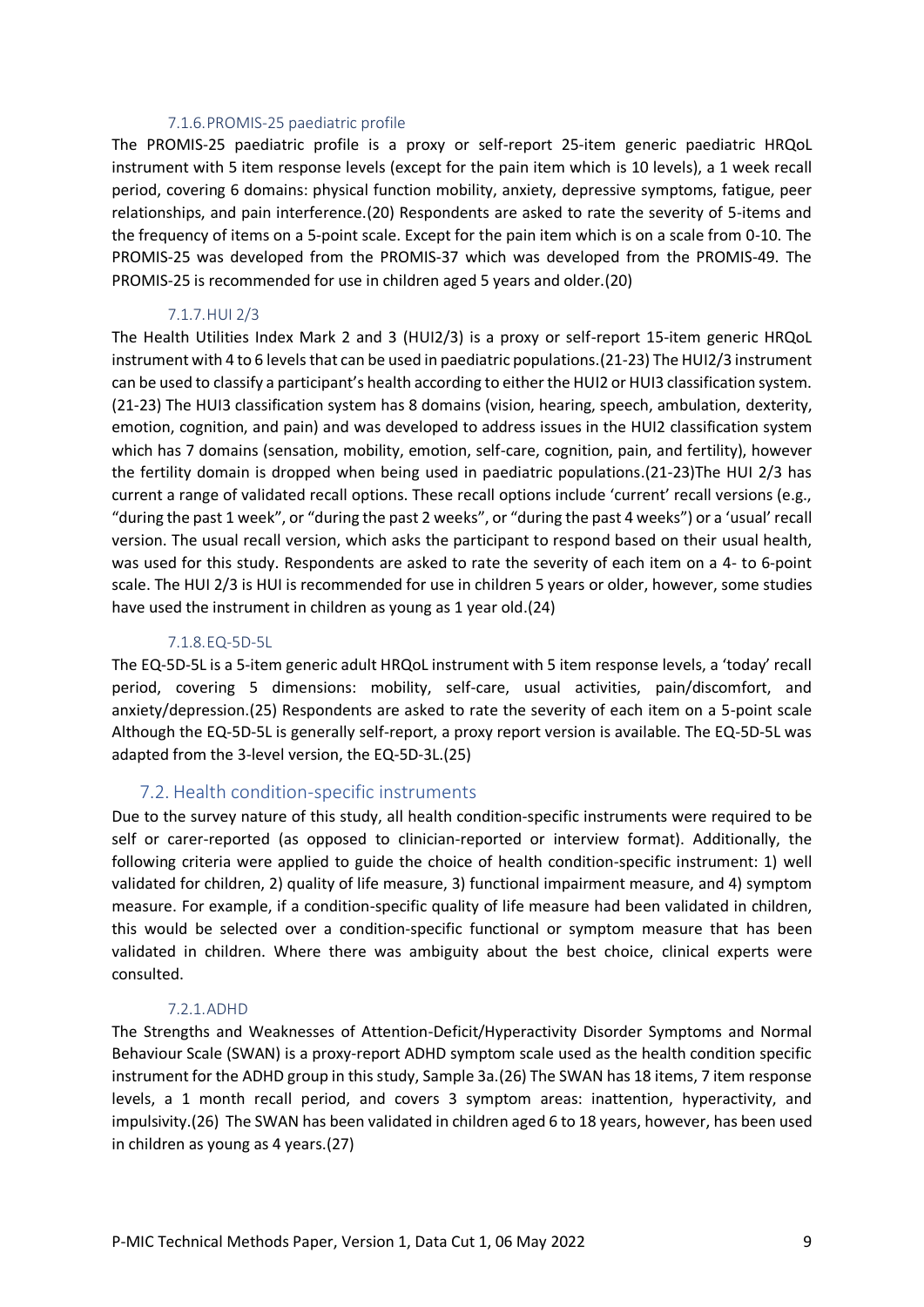#### 7.2.2.Anxiety or depression

The Revised Children's Anxiety and Depression Scale (RCADS-25) is a proxy or self-report anxiety and depression symptom scale used as the health condition specific instrument for the anxiety and depression group in this study, Sample 3b.(28) The RCADS-25 has 25 items, 4 item response levels, no specified recall period, and covers 6 domains: generalized anxiety disorder, major depressive disorder, obsessive compulsive disorder, panic disorder, separation anxiety disorder and social phobia.(28) The RCADS-25 has been validated in children aged 7 to 18 years.(28)

#### 7.2.3.ASD

The KIDSCREEN-27 is a proxy or self-report generic paediatric HRQoL instrument used as the health condition specific instrument for the ASD group in this study, Sample 3c.(29, 30) Although the KIDSCREEN-27 is a generic HRQoL instrument, it was chosen as the health condition-specific instrument for the ASD group as no appropriate ASD-specific HRQoL instrument or symptom scale was available and the KIDSCREEN-27 has previously been recommended as a robust HRQoL instrument in children with ASD. The KIDSCREEN-17 has 27 items, 5 item response levels, a 1 week recall period and covers 5 domains: physical wellbeing, psychological wellbeing, autonomy/ parent relation, peer/social support, and school environment.(29, 30) The KIDSCREEN-27 is designed for use in children aged 8 to 18 years.(30)

#### 7.2.4.Asthma

The PedsQL Asthma Module Version 3 is a proxy or self-report asthma paediatric HRQoL instrument used as the health condition specific instrument for the asthma group in this study, Sample 3d.(31) The PedsQL Asthma Module has 28 items (26 items in the 2–4-year-old version), 5 item response levels, a 1 month recall period, and covers 4 domains: asthma, treatment, worry, and communication.(31) The PedsQL asthma module has validated versions available for children aged 2 to 18 years.(31)

#### 7.2.5.Eating disorders

The Eating Disorder Quality of Life Scale (EDQLS) is an adolescent and adult eating disorder specific quality of life instrument used as the health condition specific instrument for the eating disorder group in this study, Sample 3e.(32) The EDQLS has 40 items, 5 item response levels, a 1 week recall period, covering 12 domains: cognitive, education/vocation, family and close relationships, relationships with others, future outlook, appearance, leisure, psychological, emotional, values and beliefs, physical, and eating.(32) A self-reported version of the EDQLS has been validated in adolescents and adults aged 14-60 years old.(32) A proxy version was generated for the purposes of this study (see Section 7.4 for further information).

#### 7.2.6.Epilepsy

The Quality of Life in Childhood Epilepsy Questionnaire (QOLCE-16) is a proxy report epilepsy specific paediatric HRQoL instrument used as the health condition specific instrument for the epilepsy group in this study, Sample 3f.(33) The QOLCE-16 has 16 items, 6 item response levels, a 4 week recall period, covering 4 domains: cognitive functioning, emotional functioning, social functioning, and physical functioning.(33) The QOLCE-16 has been validated in children with epilepsy aged 4-12 years, however, the QOLCE-57 has been validated in children up to the age of 18 years.(33)

#### 7.2.7.Recurrent abdominal pain

Two pain visual analogue scales (VASs) asking about pain today and pain at last pain episode were used as the health condition specific instrument for the recurrent abdominal pain group in this study, Sample 3g. The pain VAS scales were adapted from the Paediatric Pain Questionnaire.(34)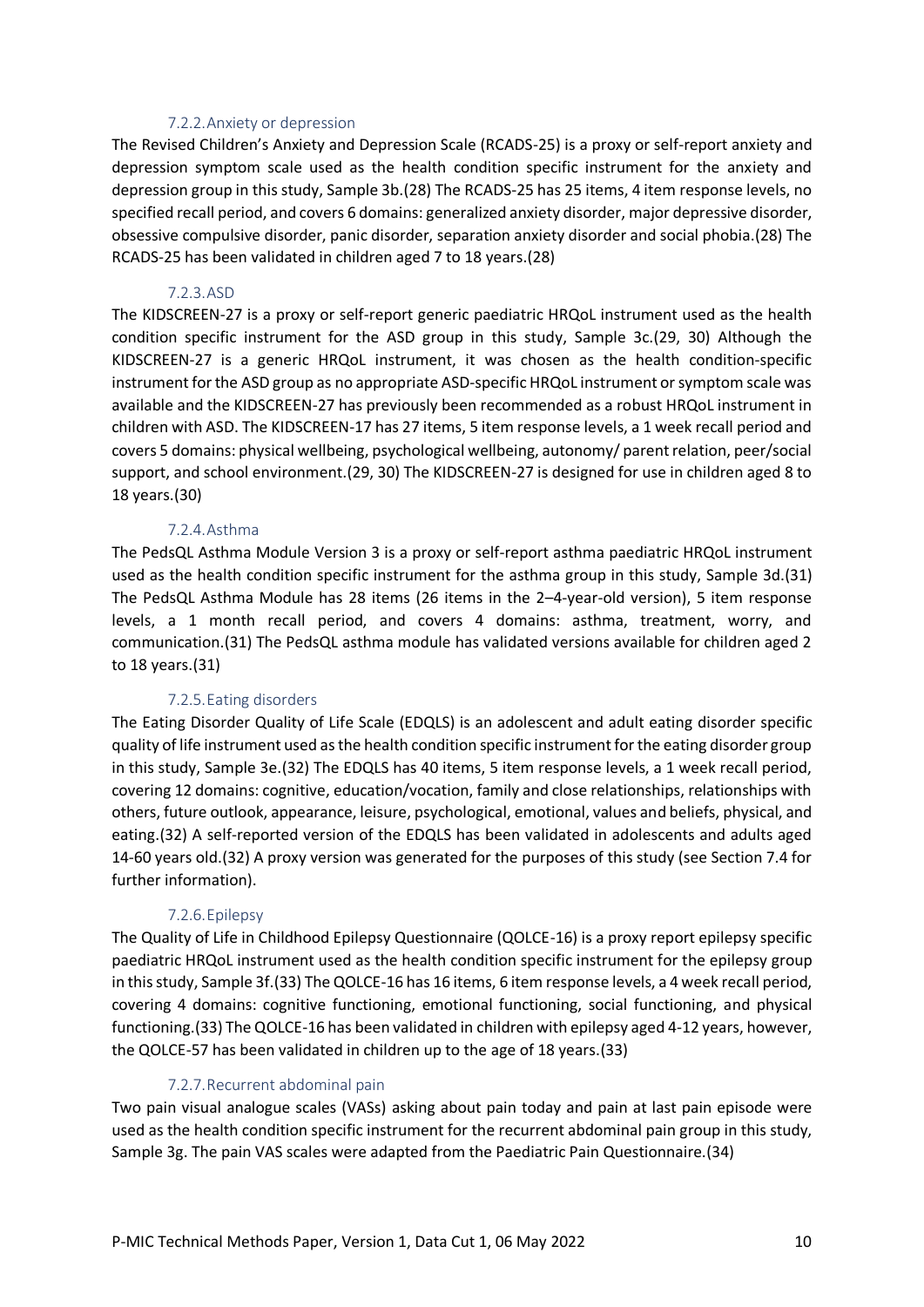#### 7.2.8.Sleep problems

The Sleep Disturbance Scale for Children (SDSC) is a proxy report paediatric sleep disturbances and sleep behaviour instrument used as the health condition specific instrument for the sleep problem group in this study, Sample 3h.(35) The SDSC has 26 items, 5 item response levels, a 6 month recall period, and covers 6 domains: parasomnias, difficulty in initiating and maintaining sleep, sleep disordered breathing, disorders of excessive somnolence, sleep hyperhydrosis and non-restorative sleep.(35) The SDSC is validated in children aged 6 to 16 years, however, it has been used in children as young as 3 years.(36)

### 7.2.9.Tooth problems

The Child Perceptions Questionnaire (CPQ) 11-14 short form is paediatric oral HRQoL instrument used as the health condition specific instrument for the tooth problem group in this study, Sample 3i.(37, 38) The CPQ 11-14 short form has 16 items, 5 item response levels, a 3 month recall period, and covers 4 domains: oral symptoms, functional limitations, emotional well-being, and social well-being.(37, 38) The CPQ 11-14 was designed and validated in children aged 11 to 14 years, however, evidence suggests it may be applicable in children as young as 5.(39) A proxy version was generated for the purposes of this study (see Section 7.4 for further information).

### 7.3. Other instruments and survey questions

### 7.3.1.EQ-HWB-S

The EuroQol health and wellbeing short form (EQ-HWB-S) is an instrument assessing the impact of health and wellbeing being as a care recipient or caregiver.(40) The EQ-WHB-S has 9 items, 7 day recall period, and covers 8 domains: mobility, usual activities, energy, cognition, social relationships, control, anxiety/depression, and pain.(40, 41) A carer quality of life instrument was included in the study following advice from the study Consumer Advisory Group who noted the strong relationship between child and carer QoL in children who have chronic conditions. The EQ-HWB-S was chosen as the carer quality of life instrument to include in the study because it is a promising new instrument that requires further validation work.

#### 7.3.2.SDQ

The strengths and difficulties questionnaire (SDQ) is a paediatric behavioural screening instrument.(42, 43) The SDQ has 25 items, 3 item response levels, a 1-month recall, and covers 5 domains: emotional symptoms, conduct problems, hyperactivity/inattention problems, peer relationship problems, and prosocial behaviour.(42, 43) Validated versions of the SDQ are available for children aged 2–17 years, with self-report available for children aged 11 years and older.(42, 43) The SDQ was included in the study to capture emotional wellbeing of child participants to enable the performance of HRQoL instruments to be compared across validated scales of emotional wellbeing.

#### 7.3.3.Other survey questions

A core set of demographic questions wasincluded in the initial survey and completed by the caregiver. Where possible, demographic questions were adapted from LSAC to allow for comparison with a nationally representative sample.(5)

For each health condition group in Sample 3, several health condition severity questions were added to the initial survey to help approximate self or carer reported health condition severity (see Appendix Table 2). Health condition severity questions were designed with clinical experts to be no more than 3 questions, where possible, questions were derived from previous research studies.

Questions regarding the impact of COVID-19 on both caregivers and children were added to initial and follow-up surveys. As the COVID-19 impact questions were added after recruitment for Sample 1 had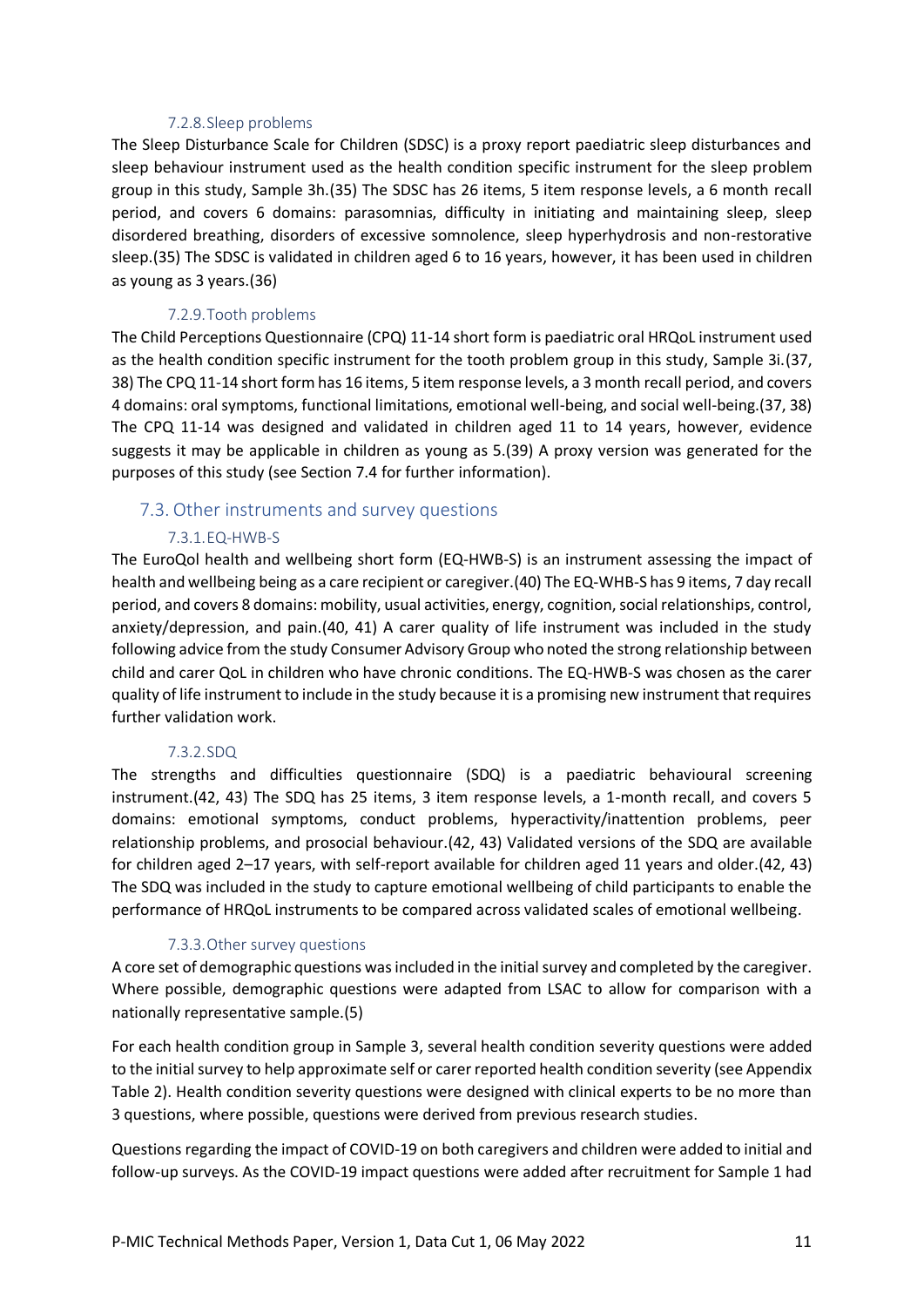begun and prior to recruitment for Sample 2 and 3 beginning, all online panel samples (Samples 2 and 3) received the COVID-19 impact questions. However, only a portion of the sample recruited via hospital (Sample 1) received the questions. These questions were designed to allow for testing of potential self-reported COVID-19 impacts on HRQoL and to aid with generalisability of results considering data were collected during periods of pandemic.

The following additional questions were added to the follow-up survey that were not in the initial survey to capture any change in health since the initial survey was completed:

- Caregiver report of child's change in general health between initial and follow-up survey, adapted from similar SF-36 question.(44)
- If relevant, caregiver report of child's change in main health condition between initial and follow-up survey, adapted from similar SF-36 question.(44)
- Caregiver report of any major health event between initial and follow-up survey and if this event made the child's health better worse or it had no change. Major health events asked about included new treatment or therapy, new medication, new accident or injury, new condition diagnosed, new illness, unplanned doctor visit, unplanned hospital visit.

### 7.4. Survey adaptations

Some minor adaptations were made to the wording of some health condition-specific instruments, these are outlined below in Table 4. Where a health condition-specific instrument only had a selfreport version (CPQ 11-14 and EDQLS), a proxy-report version was generated for the purpose of this study. A proxy-report version was required for this study as the survey was designed so that a caregiver could proxy-report the entire survey if they felt the child was not currently able to self-report their HRQoL or the child was younger than 7 years of age.

| <b>Health condition-</b><br>specific sample | <b>Instrument</b> | <b>Report type</b> | <b>Adaptations</b>                                                 |  |  |  |  |
|---------------------------------------------|-------------------|--------------------|--------------------------------------------------------------------|--|--|--|--|
| 3a. ADHD                                    | SWAN              | Proxy only         | Adapted wording of questions                                       |  |  |  |  |
|                                             |                   |                    | with permission from developer.<br>Adaptations were made to ensure |  |  |  |  |
|                                             |                   |                    |                                                                    |  |  |  |  |
|                                             |                   |                    | the wording of the instrument was                                  |  |  |  |  |
|                                             |                   |                    | appropriate for a caregiver to                                     |  |  |  |  |
|                                             |                   |                    | understand.                                                        |  |  |  |  |
| 3b. Anxiety or                              | RCADS-25          | Proxy and self-    |                                                                    |  |  |  |  |
| depression                                  |                   | report             |                                                                    |  |  |  |  |
| 3c. ASD                                     | KIDSCREEN-27      | Proxy and self-    |                                                                    |  |  |  |  |
|                                             |                   | report             |                                                                    |  |  |  |  |
| 3d. Asthma                                  | PedsQL asthma     | Proxy and self-    |                                                                    |  |  |  |  |
|                                             | module            | report             |                                                                    |  |  |  |  |
| 3e. Eating disorder                         | <b>EDQLS</b>      | Proxy (adapted)    | Generated proxy version for the                                    |  |  |  |  |
|                                             |                   | and self-report    | purpose of this study from self-                                   |  |  |  |  |
|                                             |                   | (original)         | report version.                                                    |  |  |  |  |
| 3f. Epilepsy                                | QOLCE-16          | Proxy only         |                                                                    |  |  |  |  |
|                                             |                   |                    |                                                                    |  |  |  |  |
| 3g. Recurrent                               | Pain VAS          | Proxy and self-    | Two pain VAS' adapted from                                         |  |  |  |  |
| abdominal pain                              |                   | report             | Paediatric Pain Questionnaire. (34)                                |  |  |  |  |

#### **Table 4. Health condition-specific instruments adaptations**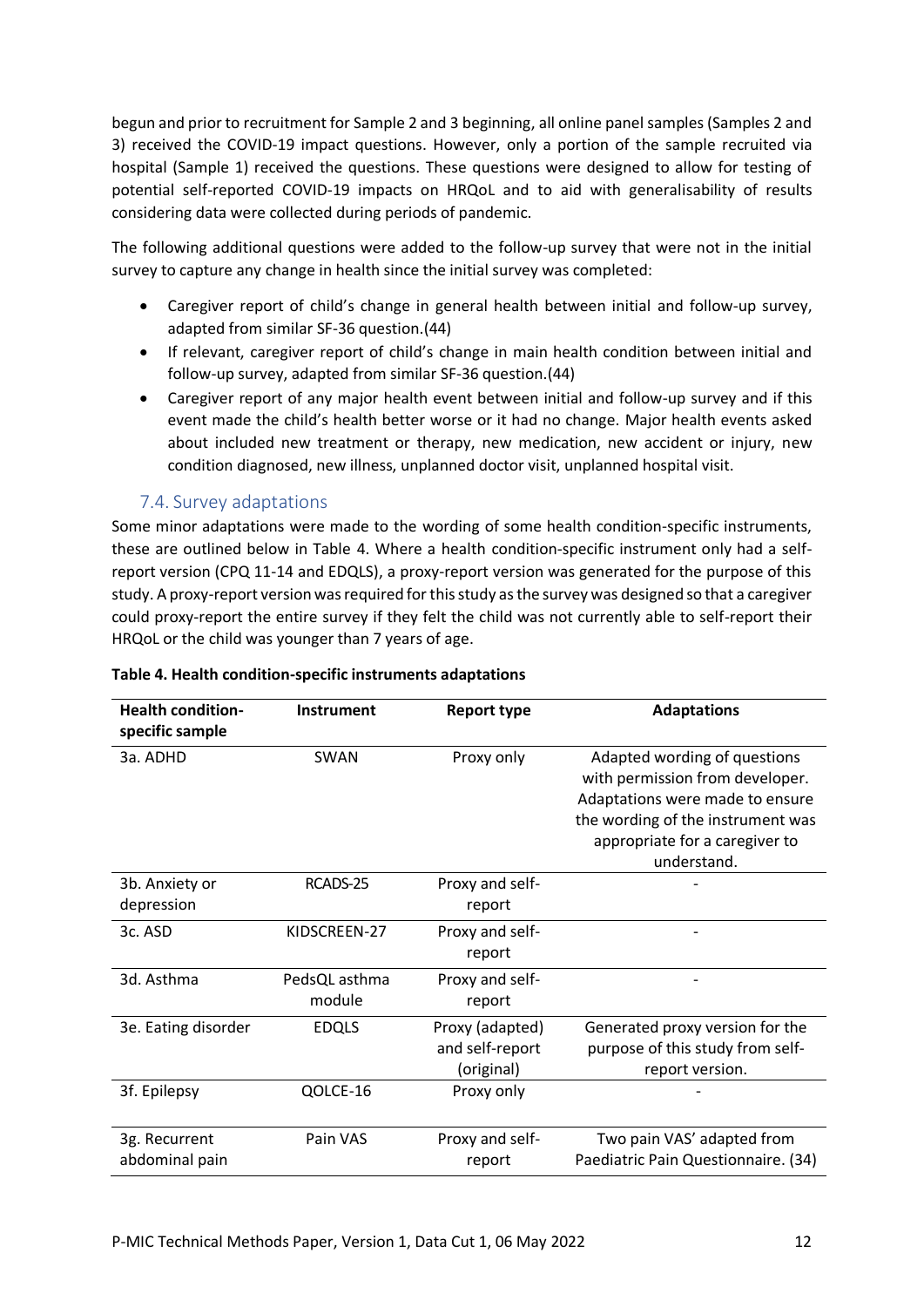| <b>Health condition-</b><br>specific sample | <b>Instrument</b> | Report type                                      | <b>Adaptations</b>                                                                     |
|---------------------------------------------|-------------------|--------------------------------------------------|----------------------------------------------------------------------------------------|
| 3h. Sleep<br>problems                       | <b>SDSC</b>       | Proxy only                                       | $\overline{\phantom{0}}$                                                               |
| 3i. Tooth problems                          | CPQ-11-14         | Proxy (adapted)<br>and self-report<br>(original) | Generated proxy version for the<br>purpose of this study from self-<br>report version. |

## <span id="page-13-0"></span>8. Survey development, piloting, and testing

Six rounds of survey piloting and testing were conducted with colleagues, consumer advisors, associate investigators, decision makers, caregivers, and children prior to the final survey being launched. Survey piloting was instrumental in improving the design, length, and wording included in the survey. Additionally, all survey pathways were quality checked prior to launch to ensure no survey errors.

# <span id="page-13-1"></span>9. Data collection and survey administration

Participants completed surveys online via REDCap (Research Electronic Data Capture) hosted at The Murdoch Children's Research Institute (MCRI) [\(www.redcap.mcri.edu.au,](http://www.redcap.mcri.edu.au/) accessed on 14<sup>th</sup> June 2022). All participants received a core set of questions and instruments, some samples also received additional instruments, instrument blocks, and/or questions. The schedule of instruments for each sample collected at the two time points is outlined in Table 5. As some instruments have different versions for different child ages, participants were allocated to receive the instrument version most appropriate for their child's age (see Figure 1). Children aged 7 years and older were asked to selfreport the HRQoL instruments and health condition instruments if a self-report version was available and if the child was considered currently able to report on questions about their health and wellbeing by their caregiver.

The order of the demographics, EQ-HWB-S, SDQ, core HRQoL instruments, additional HRQoL instruments, and health condition-specific instruments was decided based on two criteria: 1) an order that minimises the survey being handed back and forth between caregivers and children, with only one handover point occurring if the child is 7 years or older and able to self-report, and 2) the order reflects the priority of questions as decided by the study team. For the initial survey, participants were first screened and consented into the survey, following this, participants completed the demographic questions (including health condition severity questions if relevant, see Appendix Table 2). The additional HRQoL instrument blocks were always presented to participants after the core HRQoL instruments. Condition-specific instruments that had both a proxy and self-report version available were always presented after the core and additional HRQoL instruments. Where only proxy-report versions of the condition-specific instruments were available, the condition-specific instrument was presented prior to the core HRQoL instruments, this was to prevent the caregiver and child having to hand the survey back and forth. The follow-up survey followed the same structure as the initial survey albeit with a smaller number of required instruments (see Table 5).

Within the core HRQoL instruments, the order of instruments was randomized to minimize order and survey fatigue effects. Additionally, the EQ-5D-Y-3L, EQ-5D-Y-5L, and, if relevant the EQ-5D-5L, were presented with another HRQoL instrument separating them, given their similarities. Participants received the same order of instruments for both the initial and follow-up survey.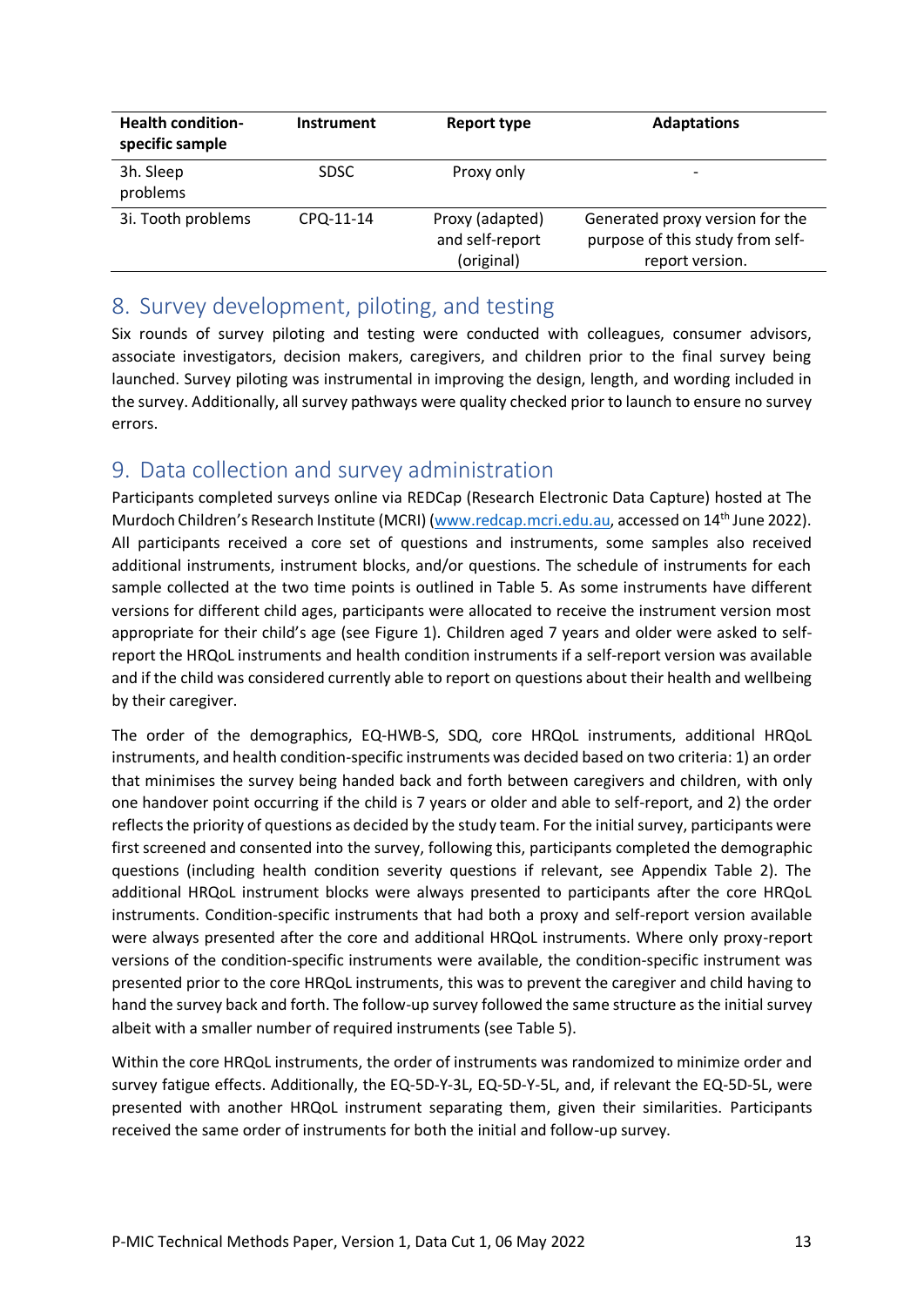Except for Sample 2b (the online panel general population sample with a 2-day follow-up), all samples were followed up at 4 weeks and received up to three reminders at consistent time intervals. Sample 2b received a 2-day follow-up timeframe to allow for test-retest analysis. For consistency, 4-week follow-up time was decided for the remainder of the samples, this longer follow-up time was chosen to allow for analysis of instrument responsiveness to perceived change in health between time points, which is a key gap in the current literature.(4) A 4-week follow-up time was considered enough time to for children who were acutely unwell at the time of recruitment to recover before the follow-up survey and a short enough time frame to minimise attrition.

|                                                        | Child age                                                                                  |                        |                        |   |            |                                           |   |   |                                                             |                                             |                            |                                  |    |                                                              |                                |    |    |
|--------------------------------------------------------|--------------------------------------------------------------------------------------------|------------------------|------------------------|---|------------|-------------------------------------------|---|---|-------------------------------------------------------------|---------------------------------------------|----------------------------|----------------------------------|----|--------------------------------------------------------------|--------------------------------|----|----|
|                                                        | $\overline{2}$                                                                             | 3                      | 4                      | 5 | 6          | $\overline{7}$                            | 8 | 9 | 10                                                          | 11                                          | 12                         | 13                               | 14 | 15                                                           | 16                             | 17 | 18 |
|                                                        |                                                                                            |                        |                        |   |            |                                           |   |   | Sociodemographic questions (parent/caregiver report)        |                                             |                            |                                  |    |                                                              |                                |    |    |
| Demographic<br>instruments<br>and non-<br><b>HRQoL</b> | <b>EQ-HWB</b> (caregiver self-report)                                                      |                        |                        |   |            |                                           |   |   |                                                             |                                             |                            |                                  |    |                                                              |                                |    |    |
|                                                        |                                                                                            | SDQ 2-4 (proxy-report) |                        |   |            | SDQ 5-10 (proxy-report)                   |   |   |                                                             |                                             |                            |                                  |    | SDQ 11-18 (chid self-report if able, otherwise proxy-report) |                                |    |    |
|                                                        |                                                                                            |                        | Caregiver proxy-report |   |            |                                           |   |   | Child self-report if able, otherwise caregiver proxy-report |                                             |                            |                                  |    |                                                              |                                |    |    |
|                                                        |                                                                                            |                        |                        |   |            |                                           |   |   | <b>Global health measure</b>                                |                                             |                            |                                  |    |                                                              |                                |    |    |
|                                                        |                                                                                            | PedsQL 2-4             |                        |   | PedsQL 5-7 | PedsQL 5-7<br>if proxy or<br>8-12 if self |   |   | PedsQL 8-12                                                 |                                             |                            |                                  |    |                                                              | PedsQL 13-18                   |    |    |
|                                                        |                                                                                            | <b>TANDI</b>           |                        |   |            |                                           |   |   |                                                             | n/a                                         |                            |                                  |    |                                                              |                                |    |    |
| Core HRQoL instruments                                 | EQ-5D-Y-3L (adapted<br>with guidance notes)<br>EQ-5D-Y-5L (adapted<br>with guidance notes) |                        |                        |   |            |                                           |   |   |                                                             |                                             | EQ-5D-Y-3L                 |                                  |    |                                                              |                                |    |    |
|                                                        |                                                                                            |                        |                        |   |            |                                           |   |   |                                                             |                                             | EQ-5D-Y-5L                 |                                  |    |                                                              |                                |    |    |
|                                                        | CHU9D (adapted with<br>guidance notes)                                                     |                        |                        |   |            |                                           |   |   |                                                             | CHU9D                                       |                            |                                  |    |                                                              |                                |    |    |
|                                                        |                                                                                            |                        |                        |   |            |                                           |   |   | <b>HUI 2/3</b>                                              |                                             |                            |                                  |    |                                                              |                                |    |    |
| instruments<br>Additional<br><b>HRQoL</b>              |                                                                                            |                        |                        |   |            | n/a                                       |   |   |                                                             |                                             |                            |                                  |    | <b>EQ-5D-5L</b>                                              |                                |    |    |
|                                                        |                                                                                            | n/a                    |                        |   |            |                                           |   |   |                                                             |                                             | AQoL-6D                    |                                  |    |                                                              |                                |    |    |
|                                                        |                                                                                            | n/a                    |                        |   |            |                                           |   |   |                                                             | PROMIS-25<br>SWAN (ADHD, proxy-report only) |                            |                                  |    |                                                              |                                |    |    |
|                                                        | n/a                                                                                        |                        |                        |   |            |                                           |   |   |                                                             |                                             |                            |                                  |    |                                                              |                                |    |    |
|                                                        |                                                                                            | n/a                    | n/a                    |   |            |                                           |   |   |                                                             |                                             | KIDSCREEN-27 (ASD)         | RCADS-25 (Anxiety or depression) |    |                                                              |                                |    |    |
|                                                        |                                                                                            | n/a                    |                        |   |            |                                           |   |   |                                                             |                                             |                            | PedsQL Asthma Module (Asthma)    |    |                                                              |                                |    |    |
|                                                        |                                                                                            |                        |                        |   |            | n/a                                       |   |   |                                                             |                                             |                            |                                  |    |                                                              | <b>EDQLS (Eating disorder)</b> |    |    |
| Disease-specific HRQoL instruments                     |                                                                                            | n/a                    |                        |   |            |                                           |   |   | QOLCE-16 (Epilepsy, proxy-report only)                      |                                             |                            |                                  |    |                                                              |                                |    |    |
|                                                        |                                                                                            | n/a                    |                        |   |            |                                           |   |   | Pain VAS (Recurrent abdominal pain)                         |                                             |                            |                                  |    |                                                              |                                |    |    |
|                                                        | n/a                                                                                        |                        |                        |   |            |                                           |   |   | SDSC (Sleep problems, proxy-report only)                    |                                             |                            |                                  |    |                                                              |                                |    |    |
|                                                        |                                                                                            | n/a                    |                        |   |            |                                           |   |   |                                                             |                                             | CPQ 11-14 (Tooth problems) |                                  |    |                                                              |                                |    |    |

#### *Figure 1. Instruments and questions by child age.*

*Abbreviations: AQoL-6D Assessment of Quality of Life, CHU9D Child Health Utility, CPQ Child Perceptions Questionnaire, RCADS Revised Children's Anxiety and Depression Scale, EDQLS Eating Disorder Quality of Life Scale, EQ-HWB EQ Health and Wellbeing Short Version, EQ-5D-Y EQ-5D Youth, HRQoL health-related quality of life, HUI2/3 Health Utilities Index Mark 2/3, PedsQL Paediatric Quality of Life Inventory, PROMIS-25 Patient-Reported Outcome Measurement Information System 25, QOLCE Quality of Life in Childhood Epilepsy Questionnaire, VAS Visual Analog Scale, SDSC Sleep Disturbance Scale for Children, SDQ Strengths and Difficulties Questionnaire, SWAN Strengths and Weaknesses of Attention-Deficit/Hyperactivity Disorder Symptoms and Normal Behavior Scale, TANDI Toddler and Infant Questionnaire.*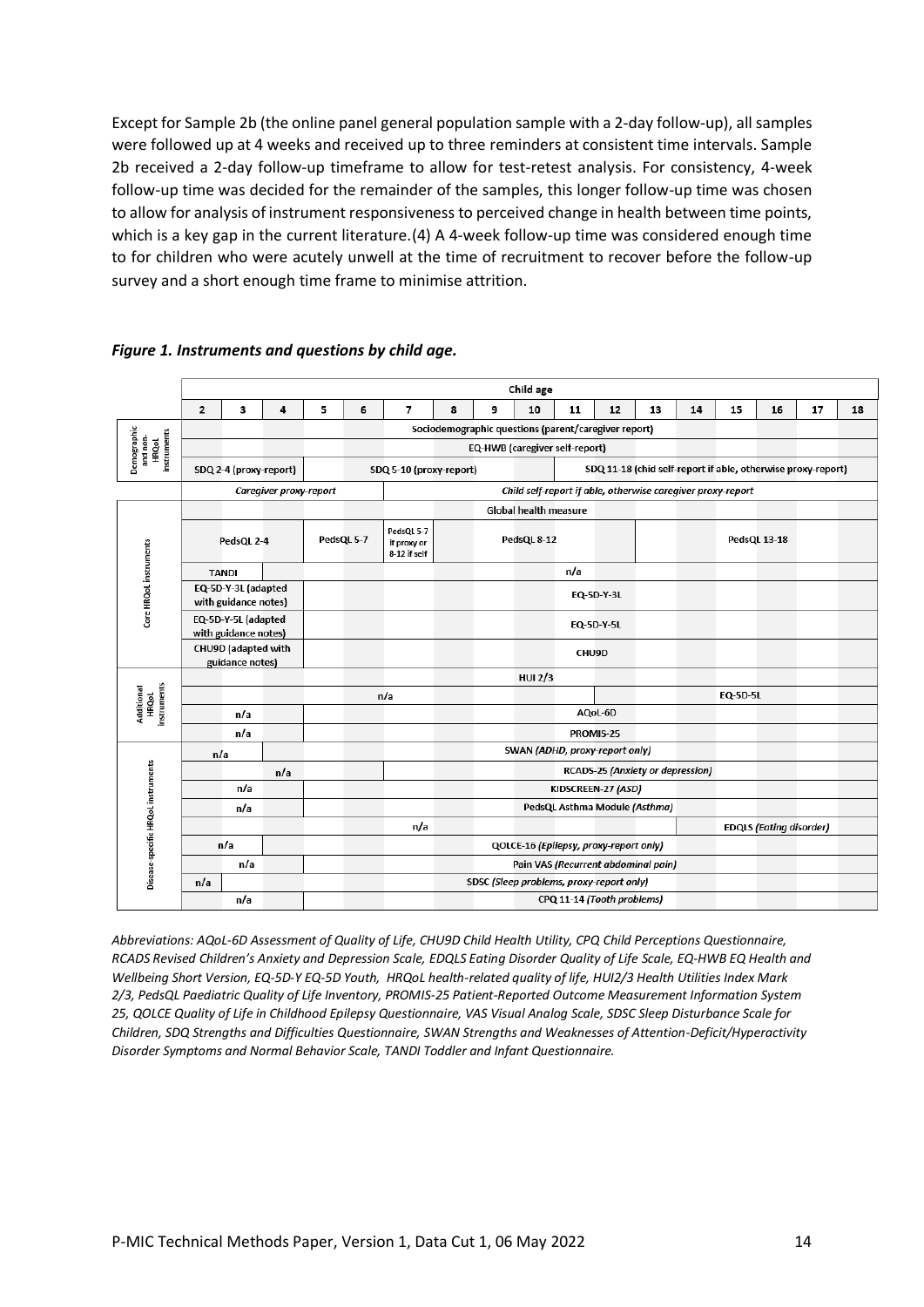|                                    | Sample 1,<br><b>Recruited via hospital</b> |                                              | Sample 2,<br>General<br>population |                      | Sample 3,<br><b>Health condition-</b><br>specific groups |                     |
|------------------------------------|--------------------------------------------|----------------------------------------------|------------------------------------|----------------------|----------------------------------------------------------|---------------------|
| Instrument                         | <b>Initial</b><br>survey                   | Follow-up<br>survey                          | Initial<br>survey                  | Follow-<br>up survey | <b>Initial</b><br>survey                                 | Follow-up<br>survey |
|                                    |                                            | Demographic and non-HRQoL instruments        |                                    |                      |                                                          |                     |
| <b>Informed Consent</b>            | x                                          |                                              | X                                  |                      | X                                                        |                     |
| Demographic Information            | x                                          |                                              | x                                  |                      | x                                                        |                     |
| EQ-HWB                             | x                                          |                                              | x                                  |                      | x                                                        |                     |
| SDQ                                | x                                          |                                              | x                                  |                      | x                                                        |                     |
|                                    |                                            | <b>Core HRQoL instruments</b>                |                                    |                      |                                                          |                     |
| PedsQL                             | x                                          | x                                            | x                                  | x                    | x                                                        | x                   |
| TANDI (if <= 3yrs)                 | x                                          | x                                            | x                                  | x                    | X                                                        | x                   |
| EQ-5D-Y-3L (inc VAS) & 5L original |                                            |                                              |                                    |                      |                                                          |                     |
| $(if > = 5 years)$                 | x                                          | x                                            | X                                  | X                    | X                                                        | x                   |
| EQ-5D-Y-3L (inc VAS) & 5L adapted  |                                            |                                              |                                    |                      |                                                          |                     |
| $(if <=4$ years)                   | x                                          | x                                            |                                    |                      |                                                          |                     |
| EQ-5D-Y-3L original (inc VAS) &    |                                            |                                              |                                    |                      |                                                          |                     |
| adapted                            |                                            |                                              |                                    |                      |                                                          |                     |
| <b>OR</b>                          |                                            |                                              | $x^*$                              | $x^*$                | $x^*$                                                    | $x^*$               |
| EQ-5D-Y-5L original (inc VAS)      |                                            |                                              |                                    |                      |                                                          |                     |
| & adapted                          |                                            |                                              |                                    |                      |                                                          |                     |
| $(if <=4$ years)                   |                                            |                                              |                                    |                      |                                                          |                     |
| CHU9D                              | x                                          | x                                            | x                                  | x                    | x                                                        | x                   |
| <b>Global Health Measure</b>       | x                                          | x                                            | x                                  | x                    | x                                                        | x                   |
|                                    |                                            | <b>Additional HRQoL instruments</b>          |                                    |                      |                                                          |                     |
| AQoL-6D (if =>5yrs)                |                                            |                                              | $x^*$                              | $\mathsf{x}^*$       | $\mathsf{x}^*$                                           | $\mathsf{x}^*$      |
| HUI2 (if >=2yrs)                   |                                            |                                              |                                    |                      |                                                          |                     |
| &                                  |                                            |                                              | $x^*$                              | $x^*$                | $x^*$                                                    | $x^*$               |
| EQ-5D-5L (if >=12yrs)              |                                            |                                              |                                    |                      |                                                          |                     |
| PROMIS-25 (if =>5yrs)              |                                            |                                              | $x^*$                              | $x^*$                | $x^*$                                                    | $x^*$               |
|                                    |                                            | <b>Health condition-specific instruments</b> |                                    |                      |                                                          |                     |
| SWAN (ADHD)                        |                                            |                                              |                                    |                      | $\mathsf{x}^*$                                           |                     |
| RCADS-25 (Anxiety or depression)   |                                            |                                              |                                    |                      | $\mathsf{x}^*$                                           |                     |
| KIDSCREEN-27 (ASD)                 |                                            |                                              |                                    |                      | $\underline{x}^*$                                        |                     |
| PedsQL Asthma Module (Asthma)      |                                            |                                              |                                    |                      | $\mathsf{x}^*$                                           |                     |
| <b>EDQLS (Eating disorder)</b>     |                                            |                                              |                                    |                      | $\mathsf{x}^*$                                           |                     |
| QOLCE-16 (Epilepsy)                |                                            |                                              |                                    |                      | $\mathsf{x}^*$                                           |                     |
| Pain VAS (Recurrent abdominal      |                                            |                                              |                                    |                      |                                                          |                     |
| pain)                              |                                            |                                              |                                    |                      | $\mathsf{x}^*$                                           |                     |
| SDSC (Sleep problems)              |                                            |                                              |                                    |                      | $\mathsf{x}^*$                                           |                     |
| CPQ 11-14 (Tooth problems)         |                                            |                                              |                                    |                      | $x^*$                                                    |                     |

#### **Table 5: summary of instruments and questions by sample**

*X- indicates the instrument will be collected from the sample/time point. \*Participant will only receive, if allocated, instrument based on health condition group, and/or randomization to receive additional instrument, and/or randomization to receive EQ-5D-Y 3L original and adapted or EQ-5D-Y 5L original and adapted. Abbreviations: AQoL-6D Assessment of Quality of Life, CHU9D Child Health Utility, CPQ Child Perceptions Questionnaire, RCADS Revised Children's Anxiety and Depression Scale, EDQLS Eating Disorder Quality of Life Scale, EQ-HWB EQ Health and Wellbeing Short Version, EQ-5D-Y EQ-5D Youth, HRQoL health-related quality of life, HUI2/3 Health Utilities Index Mark 2/3, PedsQL Paediatric Quality of Life Inventory, PROMIS-25 Patient-Reported Outcome Measurement Information System 25, QOLCE Quality of Life in Childhood Epilepsy Questionnaire, VAS Visual Analog Scale, SDSC Sleep Disturbance Scale for Children, SDQ Strengths and Difficulties Questionnaire, SWAN Strengths and Weaknesses of Attention-Deficit/Hyperactivity Disorder Symptoms and Normal Behavior Scale, TANDI Toddler and Infant Questionnaire.*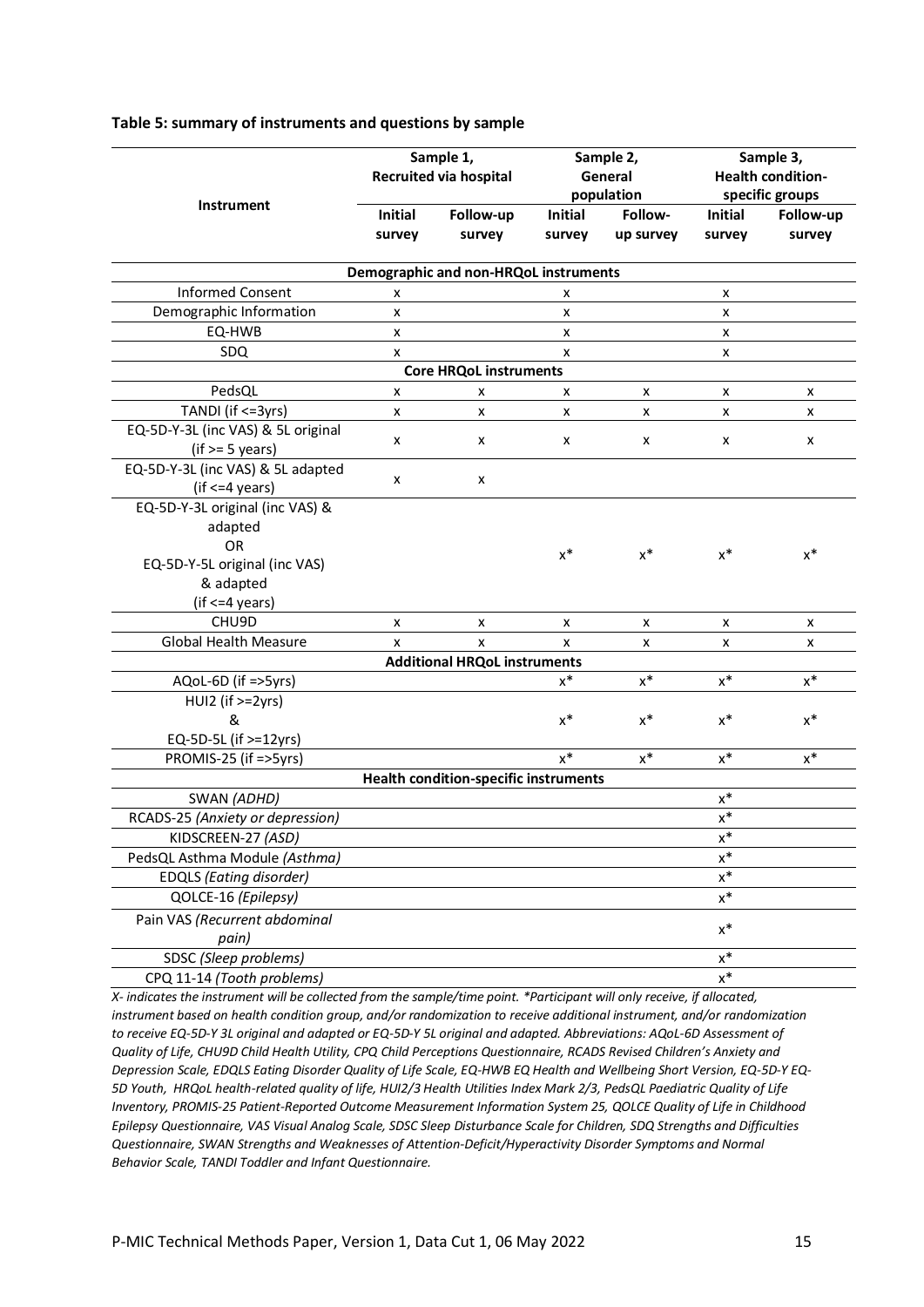# <span id="page-16-0"></span>10. Participant reimbursement

Participants from Sample 1, sample recruited via hospital, were reimbursed with a \$15 online gift voucher once they had completed the follow-up survey. Participants from Samples 2 and 3, the online panel samples, were reimbursed for their time by Pureprofile Australia. Participants in both the online panel general population sample and health condition-specific groups sample (Samples 2 and 3) were reimbursed \$3-\$5 for completing the initial survey and \$3-\$4 for the second. Total reimbursement ranged from \$6-\$9.

## <span id="page-16-1"></span>11. Quotas

For the online panel general population sample (Sample 2), participants were selected based on quotas for age. Other characteristics such as child gender, family income, regionality, state, number of caregivers in the home, and caregiver education were monitored to ensure a diverse sample was obtained from the online panel.

# <span id="page-16-2"></span>12. Quality monitoring

Minimum quality indicator criteria were applied to each sample to ensure that legitimate responses were being obtained. Survey responses were removed across all samples if they met one of the following poor-quality indicator criteria:

- Child age outside of eligibility
- Caregiver age less than 18 years
- Survey completed in less than 1/3 of the median time, for both initial and follow-up surveys
- Caregiver not reporting child health condition they have screened for in initial survey condition list (Sample 3 only, online panel condition group sample)
- Child age reported at follow-up is not consistent with child age reported in initial survey.

Several additional quality criteria were monitored to ensure these occurrences were minimal, however, participants were not removed from the sample based on these criteria. Additional monitoring quality criteria were:

- Child self-report during school hours
- Child does not screen as having a special healthcare need but does report having a condition where this would be expected

Duplicate records in the online panel samples (Sample 2 and 3) were identified using the unique online panel identifier. Duplicate records in the hospital sample (Sample 1) were identified using the email address entered by caregivers in the survey. In deciding which record to keep, the following criteria was applied:

- 1) Keep the most complete record.
- 2) If both records were equally complete, keep the record that was completed first.

N=18 participants were removed from the current data cut for being a duplicate record.

Where a caregiver had completed the survey more than once for different children, this was noted so duplicate caregivers could be removed from relevant analysis such as for the EQ-HWB.

## <span id="page-16-3"></span>13. Decision to close samples

Samples were closed if target sample sizes were reached.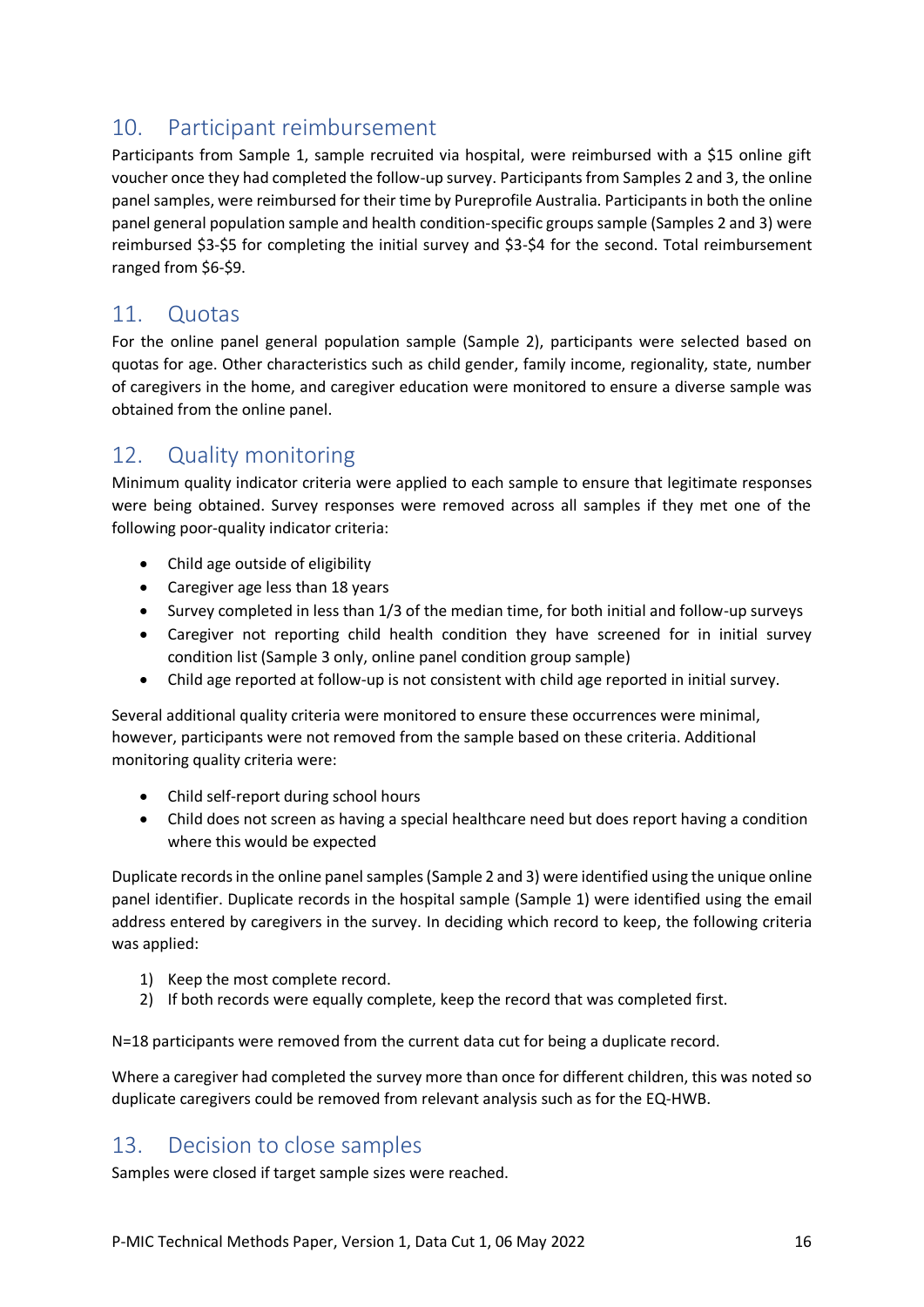## <span id="page-17-0"></span>14. Funding

This research was funded by the Australian Government Medical Research Futures Fund, grant number 1200816 and EuroQol Research Foundation grant 361-RA.

# <span id="page-17-1"></span>15. Conflicts of interest

K.D., N.D., B.M., H.H., R.J. have all received previous or current funding from the EuroQol Foundation who is the developer and copyright holder of some instruments included in this study. N.D. and B.M. are members of the EuroQol Group. The EuroQol Foundation are providing some direct funding for this research.

# <span id="page-17-2"></span>16. Appendix

| <b>Instrument</b>             | <b>Descriptions</b>                 | <b>Number</b> | Item       | <b>Recall</b> | Domains/dimensions/scales       |
|-------------------------------|-------------------------------------|---------------|------------|---------------|---------------------------------|
|                               |                                     | of items      | response   |               |                                 |
|                               |                                     |               | levels     |               |                                 |
| <b>Core HRQoL instruments</b> |                                     |               |            |               |                                 |
| PedsQL                        | Generic                             | 23            | 5 levels   | 1 month       | Physical functioning,           |
| generic core                  | paediatric                          | items         |            |               | emotional functioning, social   |
| 4.0(11, 12)                   | <b>HRQoL</b>                        |               |            |               | functioning, and school         |
|                               | instrument.                         |               |            |               | functioning.                    |
| EQ-5D-Y-                      | Generic                             | 5 items       | 3 levels   | Today         | Mobility, looking after self,   |
| 3L(13)                        | paediatric                          |               |            |               | usual activities,               |
|                               | <b>HRQoL</b>                        |               |            |               | pain/discomfort, and            |
|                               | instrument.                         |               |            |               | worried/sad.                    |
| EQ-5D-Y-5L                    | Generic                             | 5 items       | 5 levels   | Today         | Mobility, looking after self,   |
| (13, 14)                      | paediatric                          |               |            |               | usual activities,               |
|                               | <b>HRQoL</b>                        |               |            |               | pain/discomfort, and            |
|                               | instrument.                         |               |            |               | worried/sad.                    |
| CHU9D (15,                    | Generic                             | 9 items       | 5 levels   | Today         | Worried, sad, pain, tired,      |
| 16)                           | paediatric                          |               |            |               | annoyed,                        |
|                               | <b>HRQoL</b>                        |               |            |               | schoolwork/homework, daily      |
|                               | instrument.                         |               |            |               | routine, activities, and sleep. |
| TANDI(9)                      | Generic                             | 6 items       | 3 levels   | Today         | Movement, play, pain, social    |
|                               | toddler and                         |               |            |               | interaction, communication,     |
|                               | infant HRQoL                        |               |            |               | and eating.                     |
|                               | instrument.                         |               |            |               |                                 |
|                               | <b>Additional HRQoL instruments</b> |               |            |               |                                 |
| AQoL-6D (17)                  | Generic                             | 20            | $4$ to $6$ | 1 week        | Independent living, mental      |
|                               | adolescent                          | items         | levels     |               | health, coping, relationships,  |
|                               | <b>HRQoL</b>                        |               |            |               | pain, and senses                |
|                               | instrument.                         |               |            |               |                                 |
| PROMIS-25                     | Generic                             | 25            | 5 levels,  | 1 week        | Physical function mobility,     |
| paediatric                    | paediatric                          | items         | except     |               | anxiety, depressive             |
| profile (20)                  | <b>HRQoL</b>                        |               | for the    |               | symptoms, fatigue, peer         |
|                               | instrument.                         |               | pain item  |               | relationships, and pain         |
|                               |                                     |               | which is   |               | interference.                   |
|                               |                                     |               | 10 levels. |               |                                 |

**Appendix Table 1: Summary of HRQoL instruments included and key instrument characteristics**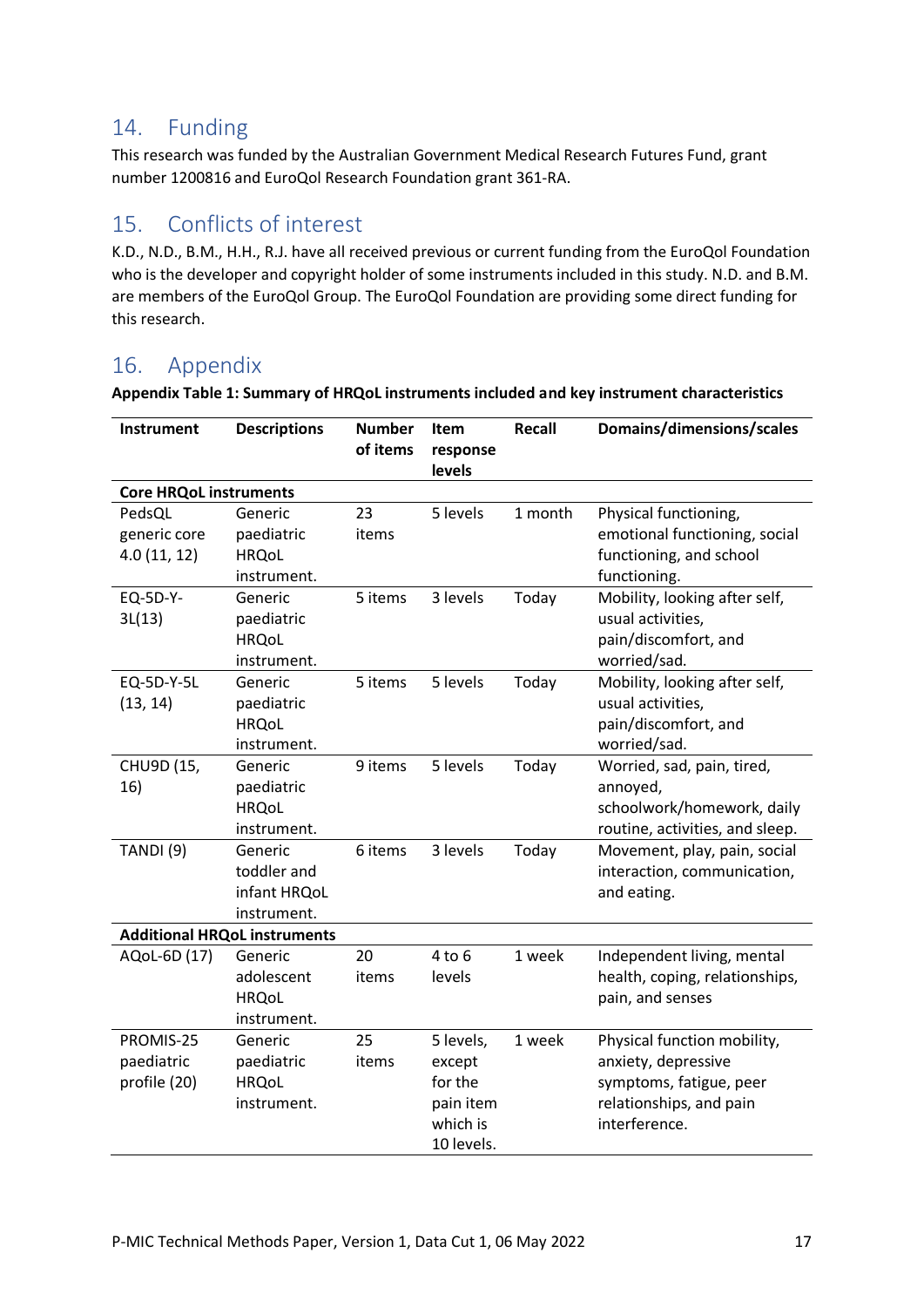| <b>Instrument</b>                            | <b>Descriptions</b>                                                                           | <b>Number</b><br>of items                                      | Item<br>response               | Recall                                                                                                                                                                                                               | Domains/dimensions/scales                                                                                                                                                                                                                                                                                                            |
|----------------------------------------------|-----------------------------------------------------------------------------------------------|----------------------------------------------------------------|--------------------------------|----------------------------------------------------------------------------------------------------------------------------------------------------------------------------------------------------------------------|--------------------------------------------------------------------------------------------------------------------------------------------------------------------------------------------------------------------------------------------------------------------------------------------------------------------------------------|
| HUI 2/3 (21-<br>23)                          | Generic<br><b>HRQoL</b><br>instrument<br>that can be<br>used in<br>paediatric<br>populations. | 15<br>items                                                    | levels<br>$4$ to $6$<br>levels | The HUI<br>$2/3$ has<br>'current'<br>recall<br>versions<br>with a<br>specified<br>recall<br>time<br>period or<br>a 'usual'<br>recall<br>version.<br>The usual<br>recall<br>version<br>was used<br>for this<br>study. | The HUI3 classification<br>system: vision, hearing,<br>speech, ambulation,<br>dexterity, emotion,<br>cognition, and pain.<br>The HUI2 classification:<br>sensation, mobility, emotion,<br>self-care, cognition, pain, and<br>fertility. However, the<br>fertility domain is dropped<br>when being used in<br>paediatric populations. |
| EQ-5D-5L (25)                                | Generic adult<br><b>HRQoL</b><br>instrument.                                                  | 5 items                                                        | 5 levels                       | Today                                                                                                                                                                                                                | Mobility, self-care, usual<br>activities, pain/discomfort,<br>and anxiety/depression.                                                                                                                                                                                                                                                |
|                                              | <b>Health condition-specific instruments</b>                                                  |                                                                |                                |                                                                                                                                                                                                                      |                                                                                                                                                                                                                                                                                                                                      |
| SWAN<br>(ADHD) (26)                          | <b>ADHD</b><br>symptom<br>scale                                                               | 18<br>items                                                    | 7 levels                       | 1 month                                                                                                                                                                                                              | Inattention, hyperactivity,<br>and impulsivity.                                                                                                                                                                                                                                                                                      |
| RCADS-25<br>(Anxiety/<br>depression)<br>(28) | Anxiety and<br>depression<br>symptom<br>scale                                                 | 25<br>items                                                    | 4 levels                       | n/a                                                                                                                                                                                                                  | Generalized anxiety disorder,<br>major depressive disorder,<br>obsessive compulsive<br>disorder, panic disorder,<br>separation anxiety disorder,<br>and social phobia.                                                                                                                                                               |
| KIDSCREEN-<br>27 (ASD) (29,<br>30)           | Generic<br>paediatric<br><b>HRQoL</b><br>instrument                                           | 27<br>items                                                    | 5 levels                       | 1 week                                                                                                                                                                                                               | Physical wellbeing,<br>psychological wellbeing,<br>autonomy/ parent relation,<br>peer/social support, and<br>school environment.                                                                                                                                                                                                     |
| PedsQL<br>asthma<br>module<br>(Asthma) (31)  | Asthma<br>paediatric<br><b>HRQoL</b><br>instrument                                            | 28<br>items<br>(26)<br>items in<br>2-4 year<br>old<br>version) | 5 levels                       | 1 month                                                                                                                                                                                                              | Asthma, treatment, worry,<br>and communication.                                                                                                                                                                                                                                                                                      |
| <b>EDQLS (Eating</b><br>disorder) (32)       | Eating<br>disorder<br>adolescent<br>and adult                                                 | 40<br>items                                                    | 5 levels                       | 1 week                                                                                                                                                                                                               | Cognitive,<br>education/vocation, family<br>and close relationships,<br>relationships with others,                                                                                                                                                                                                                                   |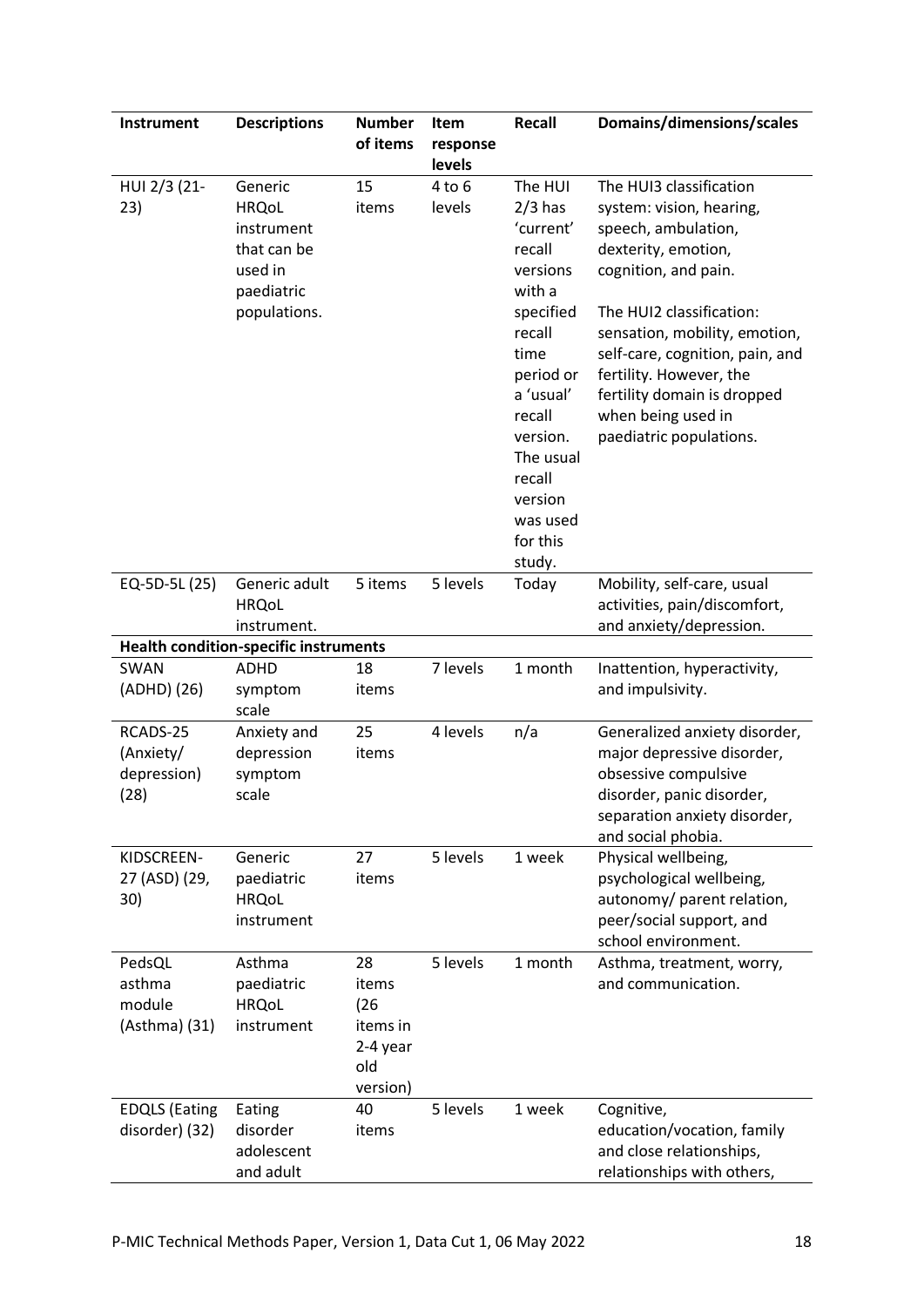| <b>Instrument</b>                                          | <b>Descriptions</b>                                                                                                  | <b>Number</b><br>of items | <b>Item</b><br>response<br>levels | Recall                                | Domains/dimensions/scales                                                                                                                                                                     |  |
|------------------------------------------------------------|----------------------------------------------------------------------------------------------------------------------|---------------------------|-----------------------------------|---------------------------------------|-----------------------------------------------------------------------------------------------------------------------------------------------------------------------------------------------|--|
|                                                            | quality of life<br>instrument                                                                                        |                           |                                   |                                       | future outlook, appearance,<br>leisure, psychological,<br>emotional, values and<br>beliefs, physical, and eating.                                                                             |  |
| QOLCE-16<br>(Epilepsy)<br>(33)                             | Epilepsy<br>specific<br>paediatric<br><b>HRQoL</b><br>instrument                                                     | 16<br>items               | 6 levels                          | 4 weeks                               | Cognitive functioning,<br>emotional functioning, social<br>functioning, and physical<br>functioning.                                                                                          |  |
| Pain VAS<br>(Recurrent<br>abdominal<br>pain) (34)          | Pain VAS<br>adapted from<br>the Paediatric<br>Pain<br>Questionnaire                                                  | 2 items                   | VAS scale                         | Today<br>and last<br>pain<br>episode. | n/a                                                                                                                                                                                           |  |
| SDSC (Sleep<br>problems)<br>(35, 36)                       | Paediatric<br>sleep<br>disturbances<br>and sleep<br>behaviour<br>instrument                                          | 26<br>items               | 5 levels                          | 6 months                              | Parasomnias, difficulty in<br>initiating and maintaining<br>sleep, sleep disordered<br>breathing, disorders of<br>excessive somnolence, sleep<br>hyperhydrosis and non-<br>restorative sleep. |  |
| CPQ-11-14<br>short form<br>(Tooth<br>problems)<br>(37, 38) | Paediatric oral<br><b>HRQoL</b><br>instrument                                                                        | 16<br>items               | 5 levels                          | 3 months                              | Oral symptoms, functional<br>limitations, emotional well-<br>being, and social well-being                                                                                                     |  |
| <b>Other instruments</b>                                   |                                                                                                                      |                           |                                   |                                       |                                                                                                                                                                                               |  |
| EQ-HWB-S<br>(40, 41)                                       | Instrument<br>assessing the<br>impact of<br>health and<br>wellbeing<br>being as a care<br>recipient or<br>caregiver. | 9 items                   | 5 levels                          | 7 day                                 | Mobility, usual activities,<br>energy, cognition, social<br>relationships, control,<br>anxiety/depression, and pain.                                                                          |  |
| SDQ (42, 43)                                               | Paediatric<br>behavioural<br>screening<br>questionnaire.                                                             | 25<br>items               | 3 levels                          | 1 month                               | Emotional symptoms,<br>conduct problems,<br>hyperactivity/inattention<br>problems, peer relationship<br>problems, and prosocial<br>behaviour                                                  |  |

### **Appendix Table 2 Health condition-specific questions to approximate health condition severity**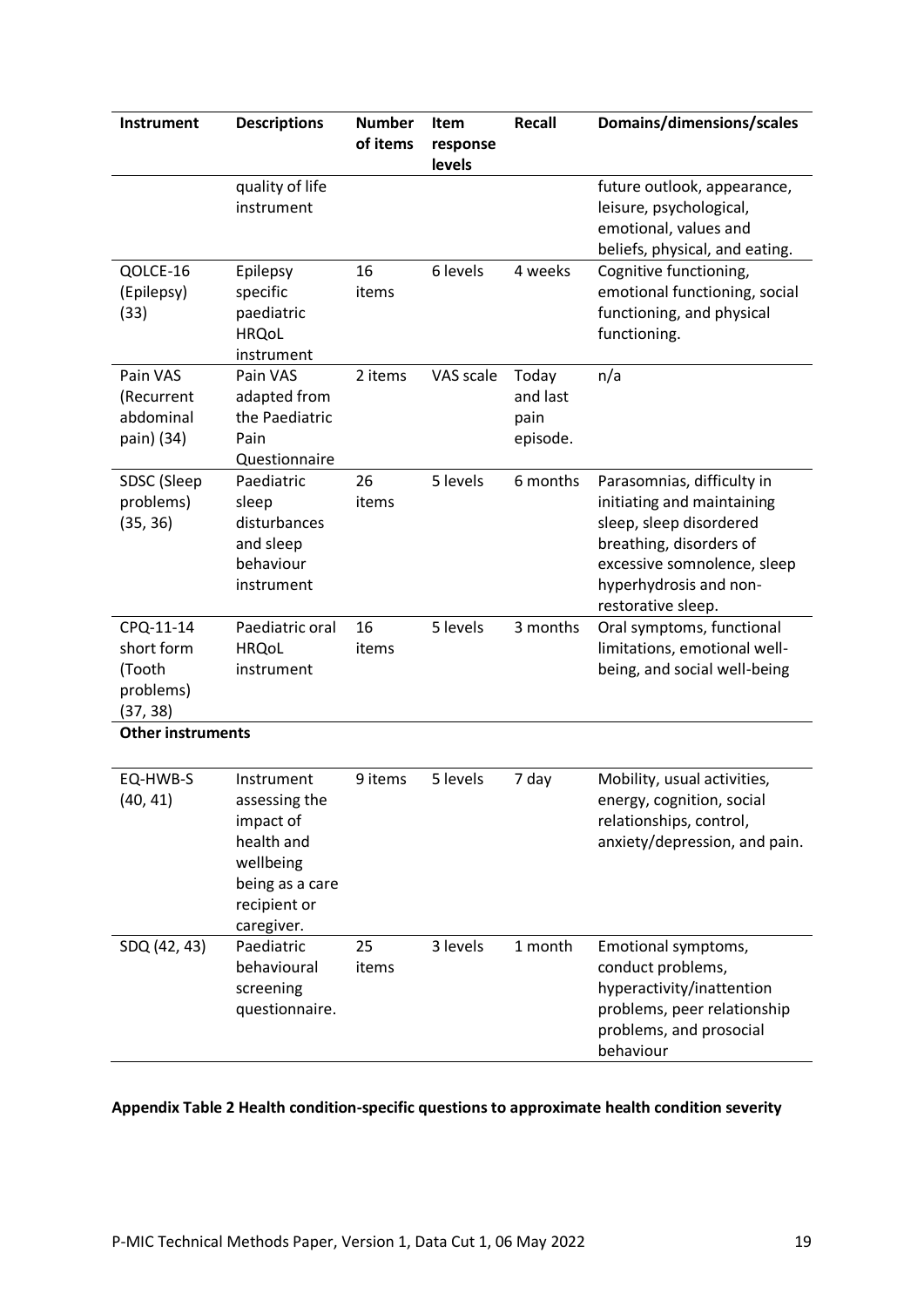| <b>Health</b> | <b>Severity questions</b>                                                                                                                                                                                                                                                                                                                                                                                                                                                                  | <b>Source</b>                                                                                                                            |  |
|---------------|--------------------------------------------------------------------------------------------------------------------------------------------------------------------------------------------------------------------------------------------------------------------------------------------------------------------------------------------------------------------------------------------------------------------------------------------------------------------------------------------|------------------------------------------------------------------------------------------------------------------------------------------|--|
| condition-    |                                                                                                                                                                                                                                                                                                                                                                                                                                                                                            |                                                                                                                                          |  |
| specific      |                                                                                                                                                                                                                                                                                                                                                                                                                                                                                            |                                                                                                                                          |  |
| sample        |                                                                                                                                                                                                                                                                                                                                                                                                                                                                                            |                                                                                                                                          |  |
| 3a. ADHD      | Does your child currently take regular medication for<br>1.<br>their ADHD?<br>Yes<br>No                                                                                                                                                                                                                                                                                                                                                                                                    | Consultation with<br>clinical expert.                                                                                                    |  |
|               | Thinking about your child's ADHD and its impact on<br>2.<br>school, would you say their ADHD has:<br>No<br>Little impact<br>Some impact<br>A large impact                                                                                                                                                                                                                                                                                                                                  |                                                                                                                                          |  |
|               | Thinking about your child's ADHD and its impact on<br>3.<br>home, would you say their ADHD has:<br>No<br>Little impact<br>Some impact<br>A large impact                                                                                                                                                                                                                                                                                                                                    |                                                                                                                                          |  |
|               | Thinking about your child's ADHD and its impact on<br>4.<br>social life, would you say their ADHD has:<br>No<br>Little impact<br>Some impact<br>A large impact                                                                                                                                                                                                                                                                                                                             |                                                                                                                                          |  |
| 3b. Anxiety   |                                                                                                                                                                                                                                                                                                                                                                                                                                                                                            | N/A                                                                                                                                      |  |
| or depression | N/A, severity measured using SDQ.                                                                                                                                                                                                                                                                                                                                                                                                                                                          |                                                                                                                                          |  |
| 3c. ASD       | What type of school does the Study Child attend?<br>1.<br>A special school<br>Does not attend school<br>Mainstream school with integration support<br>funding<br>Mainstream school with no integration<br>support funding                                                                                                                                                                                                                                                                  | Consultation with<br>clinical and research<br>experts. Derived from<br>severity question used<br>in ASD study at MCRI,<br>iSAID project. |  |
| 3d. Asthma    | Since they were first diagnosed, has your child ever<br>1.<br>required an overnight hospital stay for their asthma?<br>Yes- go to a and b<br>No-go to 2<br>How many times have they<br>a)<br>required an overnight hospital<br>stay for their asthma?<br>When was their most recent<br>b)<br>overnight hospital stay for their<br>asthma?<br>Since they were first diagnosed, has your child ever<br>2.<br>had to attend an Emergency Department for their<br>asthma?<br>Yes-go to a and b | Consultation with<br>clinical expert.                                                                                                    |  |
|               | No-go to $3$                                                                                                                                                                                                                                                                                                                                                                                                                                                                               |                                                                                                                                          |  |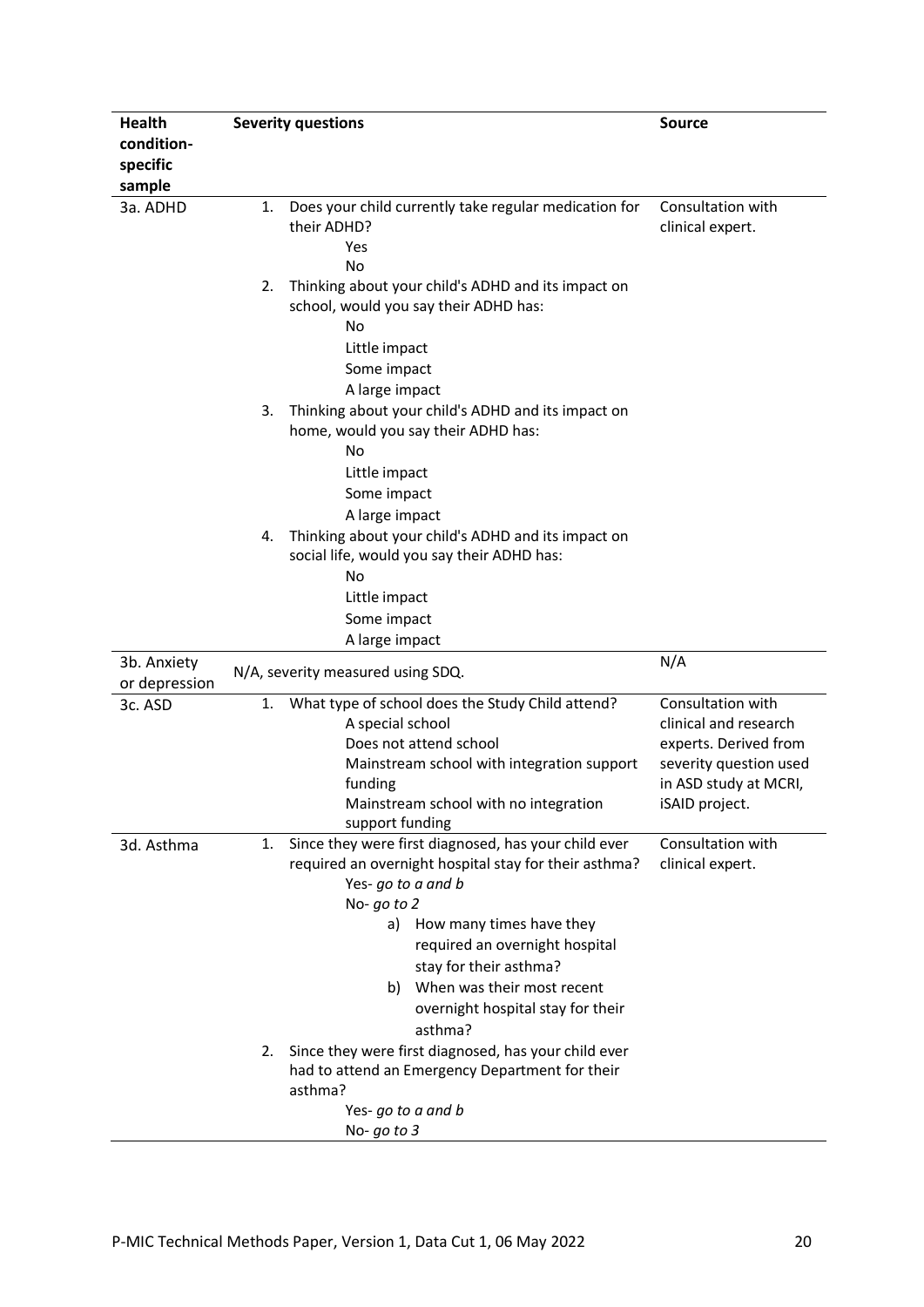| <b>Health</b> |    | <b>Severity questions</b>                                                                               | <b>Source</b>     |
|---------------|----|---------------------------------------------------------------------------------------------------------|-------------------|
| condition-    |    |                                                                                                         |                   |
| specific      |    |                                                                                                         |                   |
| sample        |    |                                                                                                         |                   |
|               |    | a)<br>How many times have they                                                                          |                   |
|               |    | attended an Emergency                                                                                   |                   |
|               |    | department for their asthma?                                                                            |                   |
|               |    | When was their most recent<br>b)                                                                        |                   |
|               |    | attendance to an Emergency                                                                              |                   |
|               |    | department for their asthma? 3<br>months/6 months/12 months/                                            |                   |
|               |    | more than 12 months/ I'm not                                                                            |                   |
|               |    | sure                                                                                                    |                   |
|               | 3. | Does your child currently have a prescription for an                                                    |                   |
|               |    | oral corticosteroid (also called a 'preventer')                                                         |                   |
|               |    | medication for their asthma? This includes                                                              |                   |
|               |    | medications such as Flixotide®, Pulmicort®, Alvesco®                                                    |                   |
|               |    | and Symbicort <sup>®</sup>                                                                              |                   |
|               |    | Yes                                                                                                     |                   |
|               |    | No                                                                                                      |                   |
| 3e. Eating    | 1. | Since they were first diagnosed, has your child ever                                                    | Consultation with |
| disorder      |    | required an overnight hospital stay for their eating<br>disorder?                                       | clinical expert.  |
|               |    | Yes-go to a and b                                                                                       |                   |
|               |    | No- $go$ to $2$                                                                                         |                   |
|               |    | How many times have they<br>a)                                                                          |                   |
|               |    | required an overnight hospital                                                                          |                   |
|               |    | stay for their eating disorder?                                                                         |                   |
|               |    | b) When was their most recent                                                                           |                   |
|               |    | overnight hospital stay for their                                                                       |                   |
|               |    | eating disorder?                                                                                        |                   |
|               | 2. | Since they were first diagnosed, has your child ever<br>had to attend an Emergency Department for their |                   |
|               |    | eating disorder?                                                                                        |                   |
|               |    | Yes-go to a and b                                                                                       |                   |
|               |    | No- $go$ to $3$                                                                                         |                   |
|               |    | How many times have they<br>a)                                                                          |                   |
|               |    | attended an Emergency                                                                                   |                   |
|               |    | department for their eating                                                                             |                   |
|               |    | disorder?                                                                                               |                   |
|               |    | b) When was their most recent                                                                           |                   |
|               |    | attendance to an Emergency                                                                              |                   |
|               |    | department for their eating                                                                             |                   |
|               |    | disorder?                                                                                               |                   |
|               | 3. | Is your child regularly meeting with a health care                                                      |                   |
|               |    | provider for their eating disorder (e.g. counsellor or                                                  |                   |
|               |    | mental health professional, eating disorder service,                                                    |                   |
|               |    | CAMHS, paediatrician, GP, headspace, dietician)?<br>Yes                                                 |                   |
|               |    | No                                                                                                      |                   |
| 3f. Epilepsy  | 1. | How old was your child when they had their first                                                        | Consultation with |
|               |    | seizure?                                                                                                | clinical expert.  |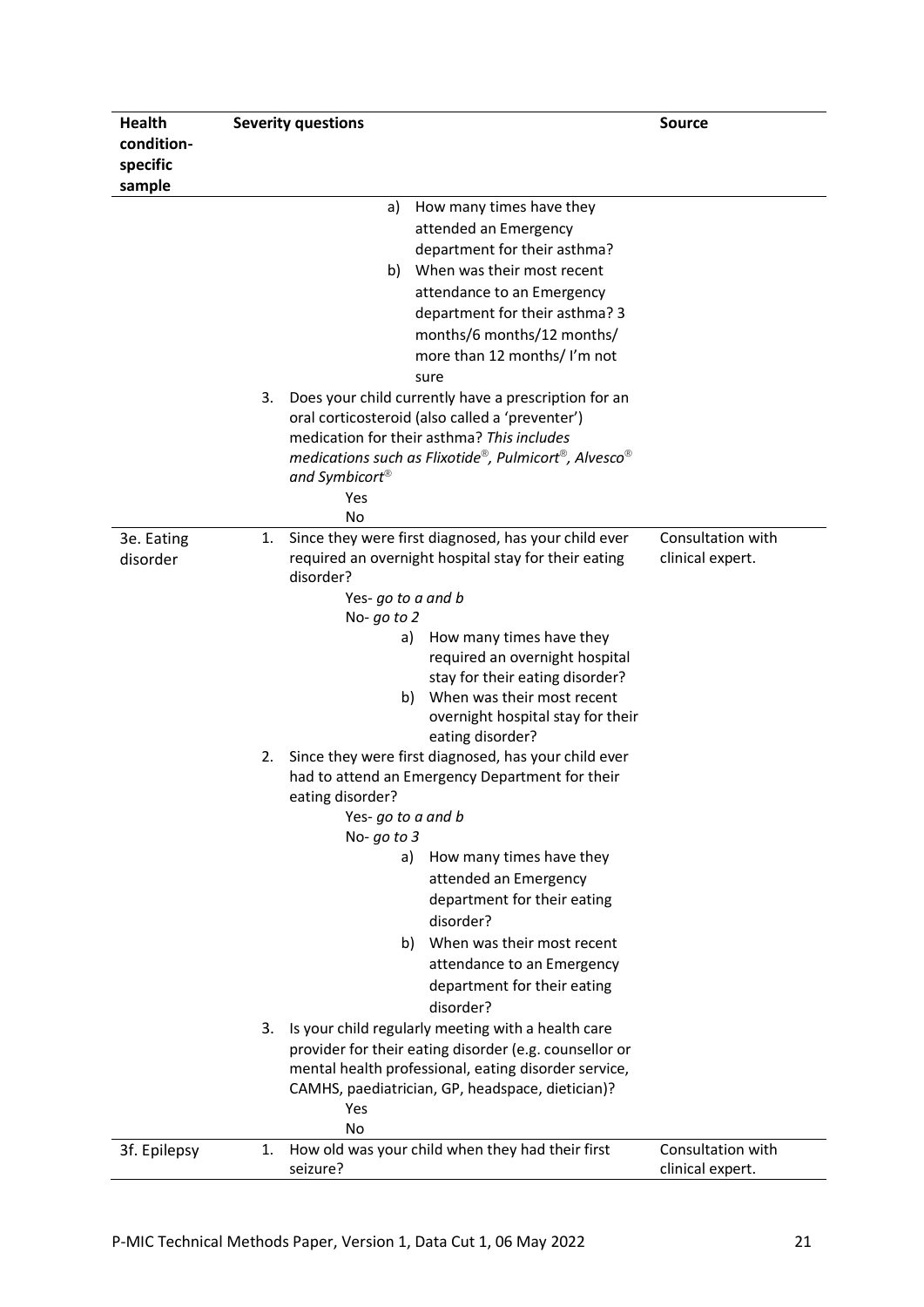| <b>Health</b> |    | <b>Severity questions</b>                                                   | <b>Source</b>              |
|---------------|----|-----------------------------------------------------------------------------|----------------------------|
| condition-    |    |                                                                             |                            |
| specific      |    |                                                                             |                            |
| sample        |    |                                                                             |                            |
|               | 2. | When was your child's last seizure?                                         |                            |
|               | 3. | How frequently does your child experience seizures?                         |                            |
|               | 4. | How many daily medications does your child take for                         |                            |
|               |    | their epilepsy?                                                             |                            |
| 3g. Recurrent | 1. | Overall, would you describe the child's recurrent                           | Adapted from               |
| abdominal     |    | abdominal pain condition as mild, moderate or                               | LSAC.(5)                   |
| pain          |    | severe?                                                                     |                            |
|               |    |                                                                             |                            |
|               | 2. | Would you describe the child's last abdominal pain                          |                            |
|               |    | episode as mild, moderate or severe?                                        |                            |
| 3h. Sleep     | 1. | Thinking about your child with sleep problems, how                          | Adapted from               |
| problems      |    | much is their ongoing sleeping pattern or habits a<br>problem for you?      | LSAC.(5)                   |
|               |    | Not a problem at all                                                        |                            |
|               |    | A small problem                                                             |                            |
|               |    | A moderate problem                                                          |                            |
|               |    | A large problem                                                             |                            |
| 3i. Tooth     | 1. | Which of the following tooth problems has the study                         | Consultation with          |
| problems      |    | child experienced in the last 3 months?                                     | clinical expert and        |
|               |    | Cavities, dental decay or hole(s) in teeth                                  | adapted from World         |
|               |    | Tooth or teeth filled because of dental decay                               | <b>Health Organisation</b> |
|               |    | Teeth pulled because of dental decay                                        | (WHO) oral health          |
|               |    | Accident causing breakage or loss of teeth                                  | questionnaire.(45)         |
|               |    | Crowded teeth                                                               |                            |
|               |    | Problems with bite (e.g., crossbite or                                      |                            |
|               |    | overbite)                                                                   |                            |
|               |    | Has your child been hospitalised<br>a)                                      |                            |
|               |    | for this problem?                                                           |                            |
|               |    | Has the problem been treated?<br>b)                                         |                            |
|               |    | If Yes to b, How long ago was<br>C)                                         |                            |
|               |    | this problem treated?                                                       |                            |
|               |    |                                                                             |                            |
|               | 2. | How would you describe the health of your child's                           |                            |
|               |    | teeth and gums? (Respond on the following scale for<br>both teeth and gums) |                            |
|               |    | Excellent                                                                   |                            |
|               |    | Very good                                                                   |                            |
|               |    | Good                                                                        |                            |
|               |    | Average                                                                     |                            |
|               |    | Poor                                                                        |                            |
|               |    | Very poor                                                                   |                            |
|               |    | Don't know                                                                  |                            |

# <span id="page-22-0"></span>17. References

1. Jones R, Mulhern B, McGregor K, Yip S, Loughlin R, et al. Psychometric Performance of HRQoL Measures: An Australian Paediatric Multi-Instrument Comparison Study Protocol (P-MIC). Children. 2021;8(8):714.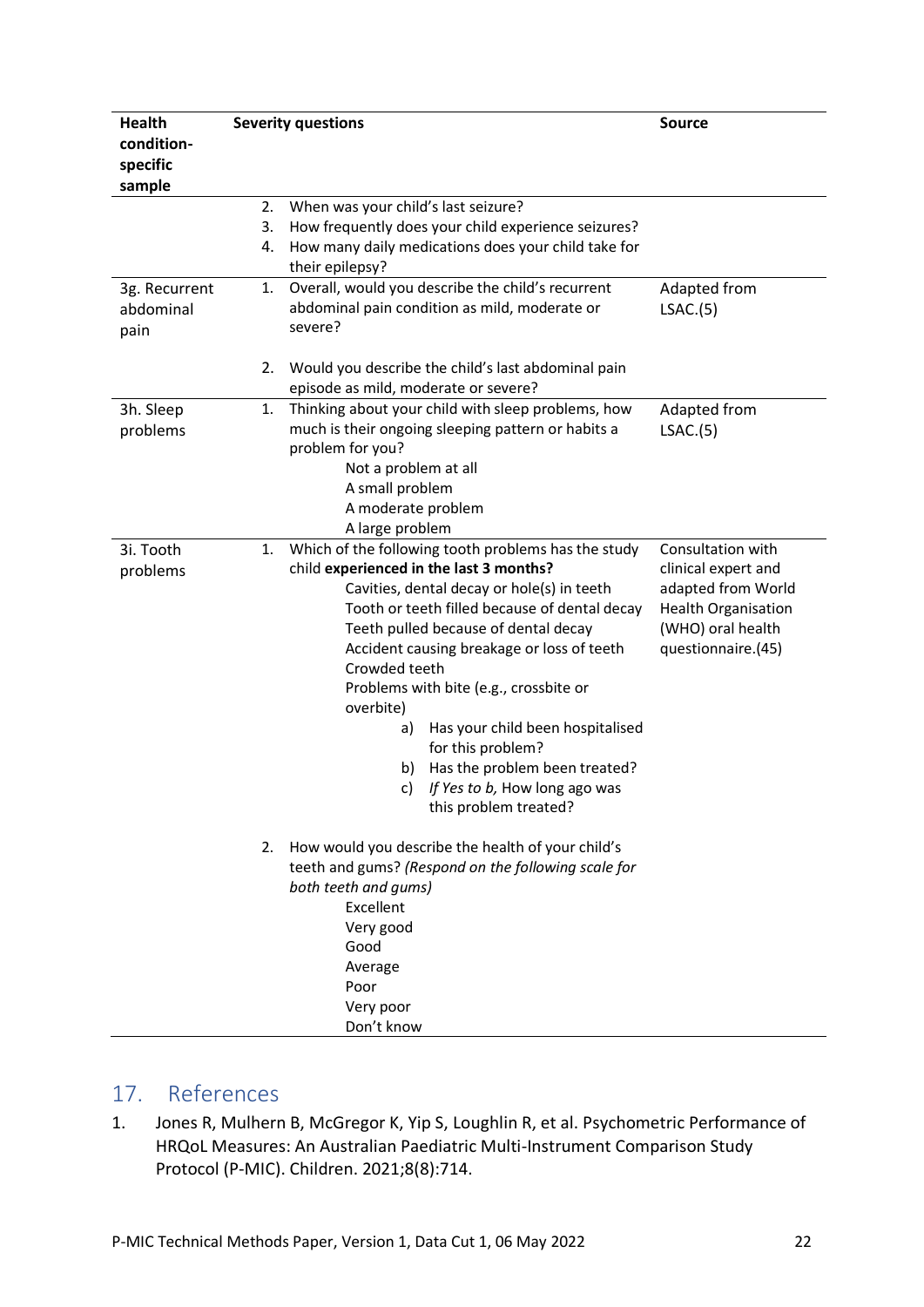- 2. Xiong X, Dalziel, K., Huang, L. et al. . Validating preference-based health state utility instruments for children: which patient population to target? Submitted to Qual Life Res. 2022.
- 3. Liu T, Lingam R, Lycett K, Mensah FK, Muller J, Hiscock H, et al. Parent-reported prevalence and persistence of 19 common child health conditions. Archives of Disease in Childhood. 2018;103(6):548.
- 4. Rowen D, Keetharuth AD, Poku E, Wong R, Pennington B, Wailoo A. A Review of the Psychometric Performance of Selected Child and Adolescent Preference-Based Measures Used to Produce Utilities for Child and Adolescent Health. Value in Health. 2021;24(3):443-60.
- 5. Edwards B. Growing Up in Australia: the Longitudinal Study of Australian Children: entering adolescence and becoming a young adult. Family Matters. 2014(95):5-14.
- 6. Reust CE, Williams A. Recurrent Abdominal Pain in Children. Am Fam Physician. 2018;97(12):785-93.
- 7. Australian Bureau of Statistics (ABS). National Health Survey: first results, 2017–18. ABS cat. no. 4363.0.55.001. Report. Canberra, Australia; 2019a.
- 8. Hay P, Girosi F, Mond J. Prevalence and sociodemographic correlates of DSM-5 eating disorders in the Australian population. Journal of Eating Disorders. 2015;3(1):19.
- 9. Verstraete J, Ramma L, Jelsma J. Validity and reliability testing of the Toddler and Infant (TANDI) Health Related Quality of Life instrument for very young children. Journal of Patient-Reported Outcomes. 2020;4(1):94.
- 10. Bailey C, Dalziel K, Cronin P, Devlin N, Viney R, The Quality Of Life in Kids: Key Evidence to Strengthen Decisions in Australia Project T. How are Child-Specific Utility Instruments Used in Decision Making in Australia? A Review of Pharmaceutical Benefits Advisory Committee Public Summary Documents. PharmacoEconomics. 2022;40(2):157-82.
- 11. Varni JW, Seid M, Kurtin PS. PedsQL™ 4.0: Reliability and Validity of the Pediatric Quality of Life Inventory™ Version 4.0 Generic Core Scales in Healthy and Patient Populations. Medical Care. 2001;39(8).
- 12. Varni JW, Seid M, Rode CA. The PedsQL: measurement model for the pediatric quality of life inventory. Med Care. 1999;37(2):126-39.
- 13. Wille N, Badia X, Bonsel G, Burström K, Cavrini G, Devlin N, et al. Development of the EQ-5D-Y: a child-friendly version of the EQ-5D. Quality of Life Research. 2010;19(6):875-86.
- 14. Kreimeier S, Åström M, Burström K, Egmar A-C, Gusi N, Herdman M, et al. EQ-5D-Y-5L: developing a revised EQ-5D-Y with increased response categories. Quality of life research : an international journal of quality of life aspects of treatment, care and rehabilitation. 2019;28(7):1951-61.
- 15. Stevens K. Assessing the performance of a new generic measure of health-related quality of life for children and refining it for use in health state valuation. Applied Health Economics and Health Policy. 2011;9(3):157-69.
- 16. Stevens K. Developing a descriptive system for a new preference-based measure of health-related quality of life for children. Qual Life Res. 2009;18(8):1105-13.
- 17. Ratcliffe J, Stevens K, Flynn T, Brazier J, Sawyer MG. Whose values in health? An empirical comparison of the application of adolescent and adult values for the CHU-9D and AQOL-6D in the Australian adolescent general population. Value Health. 2012;15(5):730-6.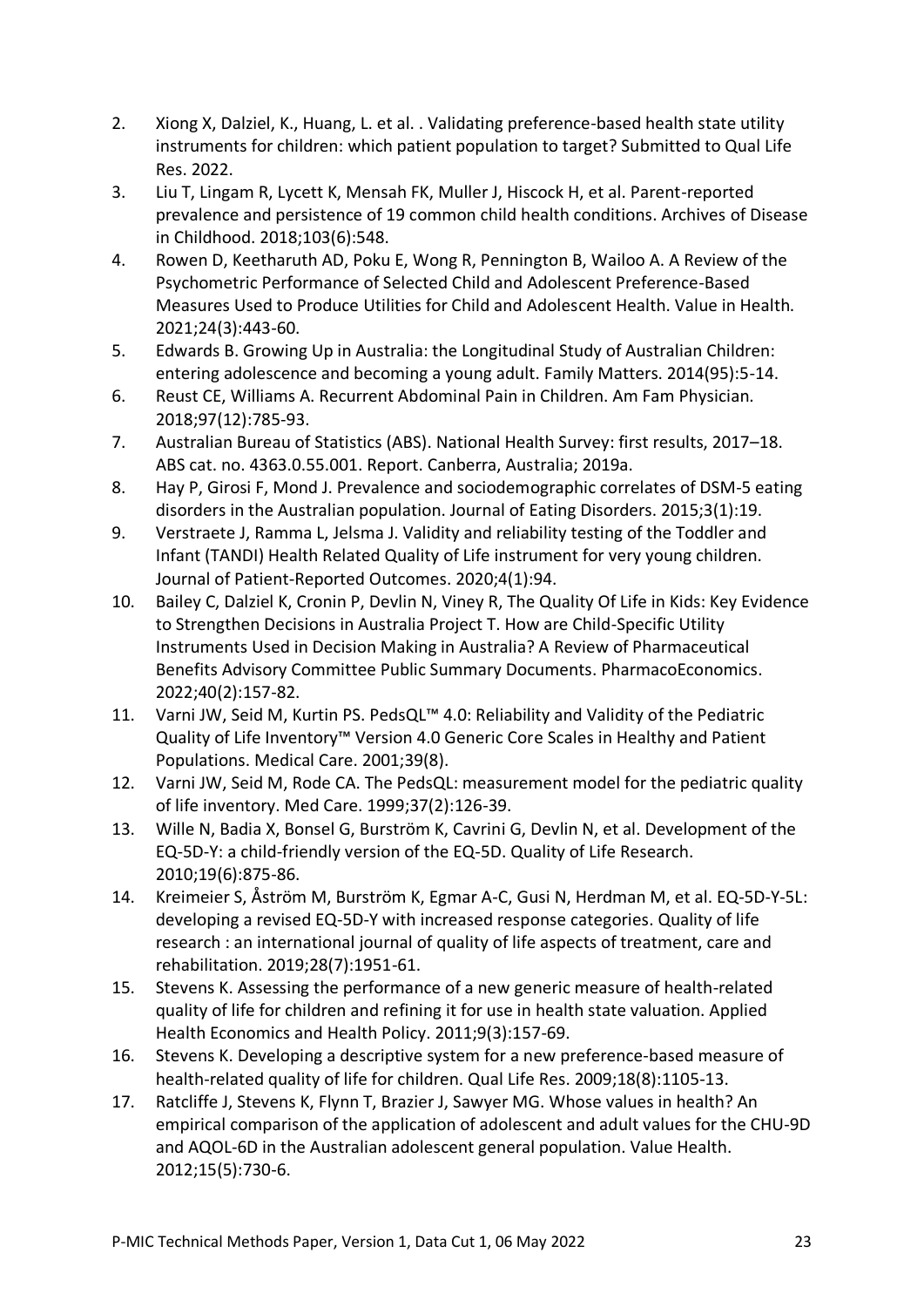- 18. Moodie M, Richardson J, Rankin B, Iezzi A, Sinha K. Predicting time trade-off health state valuations of adolescents in four Pacific countries using the Assessment of Quality-of-Life (AQoL-6D) instrument. Value Health. 2010;13(8):1014-27.
- 19. Keating CL, Moodie ML, Richardson J, Swinburn BA. Utility-Based Quality of Life of Overweight and Obese Adolescents. Value in Health. 2011;14(5):752-8.
- 20. Northwestern University. Intro to PROMIS® [Online]. 2021. Available From (accessed on 14th June 2022): www.healthmeasures.net/explore-measurementsystems/promis/intro-to-promis.
- 21. Feeny D, Furlong W, Torrance GW, Goldsmith CH, Zhu Z, DePauw S, et al. Multiattribute and single-attribute utility functions for the health utilities index mark 3 system. Med Care. 2002;40(2):113-28.
- 22. Torrance GW, Feeny DH, Furlong WJ, Barr RD, Zhang Y, Wang Q. Multiattribute Utility Function for a Comprehensive Health Status Classification System: Health Utilities Index Mark 2. Medical Care. 1996;34(7).
- 23. Horsman J, Furlong W, Feeny D, Torrance G. The Health Utilities Index (HUI®): concepts, measurement properties and applications. Health and Quality of Life Outcomes. 2003;1(1):54.
- 24. Gemke RJ, Bonsel GJ. Reliability and validity of a comprehensive health status measure in a heterogeneous population of children admitted to intensive care. J Clin Epidemiol. 1996;49(3):327-33.
- 25. Herdman M, Gudex C, Lloyd A, Janssen MF, Kind P, Parkin D, et al. Development and preliminary testing of the new five-level version of EQ-5D (EQ-5D-5L). Quality of Life Research. 2011;20(10):1727-36.
- 26. Swanson JM, Schuck S, Porter MM, Carlson C, Hartman CA, Sergeant JA, et al. Categorical and Dimensional Definitions and Evaluations of Symptoms of ADHD: History of the SNAP and the SWAN Rating Scales. Int J Educ Psychol Assess. 2012;10(1):51-70.
- 27. Serrien DJ, Sovijärvi-Spapé MM, Rana G. Developmental changes in motor control: insights from bimanual coordination. Dev Psychol. 2014;50(1):316-23.
- 28. Ebesutani C, Korathu-Larson P, Nakamura BJ, Higa-McMillan C, Chorpita B. The Revised Child Anxiety and Depression Scale 25-Parent Version: Scale Development and Validation in a School-Based and Clinical Sample. Assessment. 2017;24(6):712-28.
- 29. Ravens-Sieberer U, Auquier P, Erhart M, Gosch A, Rajmil L, Bruil J, et al. The KIDSCREEN-27 quality of life measure for children and adolescents: psychometric results from a cross-cultural survey in 13 European countries. Quality of Life Research. 2007;16(8):1347-56.
- 30. Ravens-Sieberer U, Herdman M, Devine J, Otto C, Bullinger M, Rose M, et al. The European KIDSCREEN approach to measure quality of life and well-being in children: development, current application, and future advances. Quality of Life Research. 2014;23(3):791-803.
- 31. Varni JW, Burwinkle TM, Rapoff MA, Kamps JL, Olson N. The PedsQL™ in Pediatric Asthma: Reliability and Validity of the Pediatric Quality of Life Inventory™ Generic Core Scales and Asthma Module. Journal of Behavioral Medicine. 2004;27(3):297-318.
- 32. Adair CE, Marcoux GC, Cram BS, Ewashen CJ, Chafe J, Cassin SE, et al. Development and multi-site validation of a new condition-specific quality of life measure for eating disorders. Health and quality of life outcomes. 2007;5:23-.